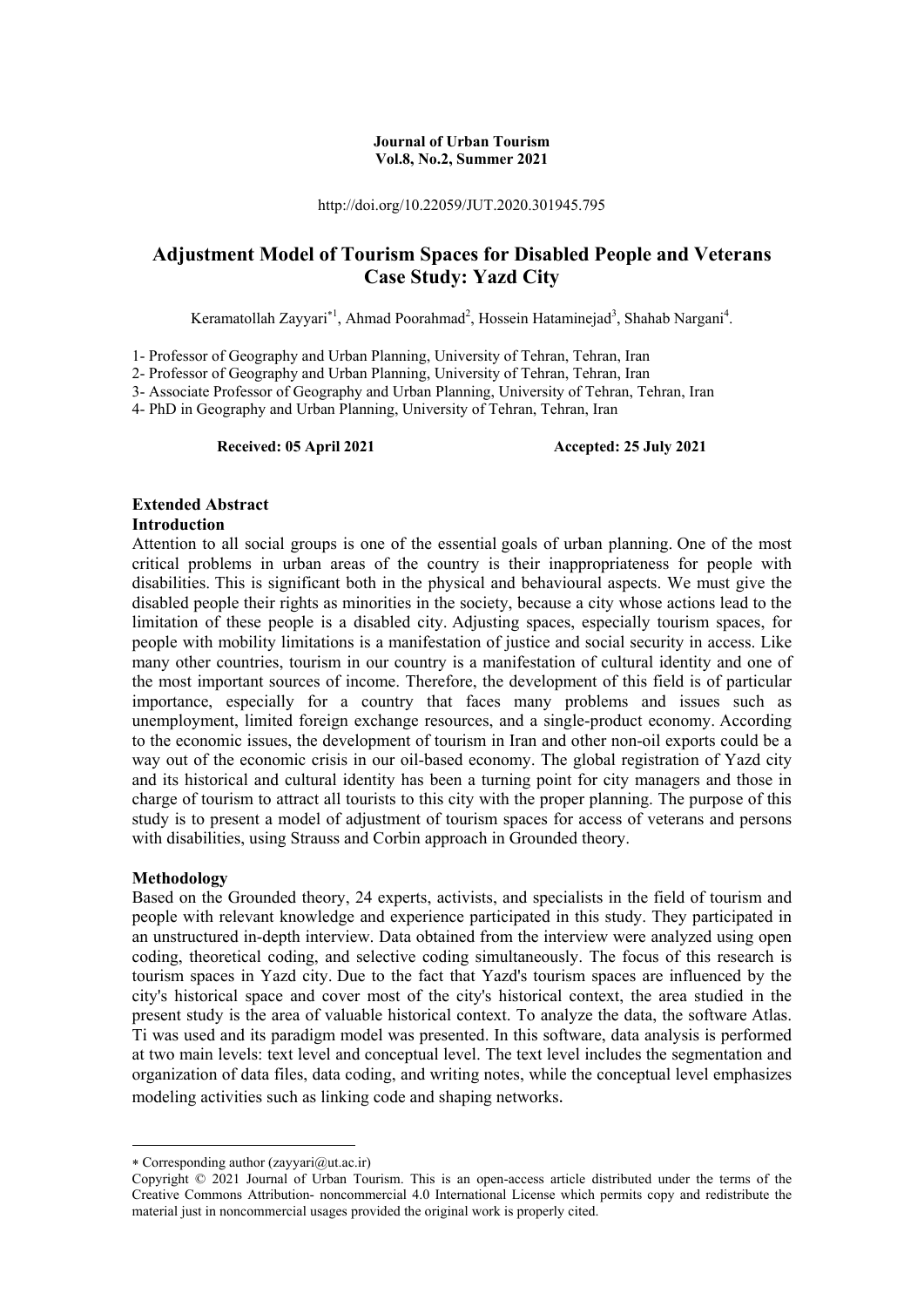#### **Results and discussion**

The findings showed that the development of accessible tourism could provide the ground for more interaction and communication between the disabled and members of society. According to the research objectives, the central category is the adjustment of tourism spaces to access the disabled and veterans. In this study, the two categories of promoting the international status of tourism and the needs of the community of the disabled and veterans, as causal conditions, have been influential on the desired central phenomenon. After studying the causal conditions, it is necessary to pay attention to the underlying conditions such as psychological, human resources and structure and take the required measures to improve them. It should be noted that when choosing strategies and effective measures in this regard, the intervening conditions such as the role of government, infrastructure barriers, and economic factors must be considered so that planners do not make mistakes in choosing their strategies. Strategies for developing the tourism of the disabled and veterans include central participation, functionalism and communication. The development of this type of tourism can create sustainable employment, encourage entrepreneurs, create a creative and innovative environment, and pave the way for sustainable development and a dynamic community suitable for all persons and promote a culture of social participation and civic pride. In the present study, we develop a theoretical model of research that illustrates the relationships between components and categories with research process data. This type of tourism, like other types of tourism, has its consequences. These include sociocultural, tourism, and economic development. This type of tourism can also have negative effects, which can be minimized with proper management and proper training.

#### **Conclusion**

According to the proposed model, it is recommended that we consider the role of different factors in the adjustment of tourism spaces in order to sustainable tourism. By paying enough attention to contextual and interfering factors, the Yazd world registration and its historicalcultural identity have been a turning point for city managers and tourism officials to attract tourists from all groups with the proper planning and adjustment of tourism spaces. Managers and planners in the field of tourism should consider the causal conditions affecting accessible tourism, including the promotion of the international status of tourism and the special needs of the disabled community and veterans because without understanding these conditions properly, it will not be possible to identify the problems and issues related to this field of tourism comprehensively.

**Keywords:** Disabled people and Veterans, Adjustment, Tourism Spaces, Yazd City.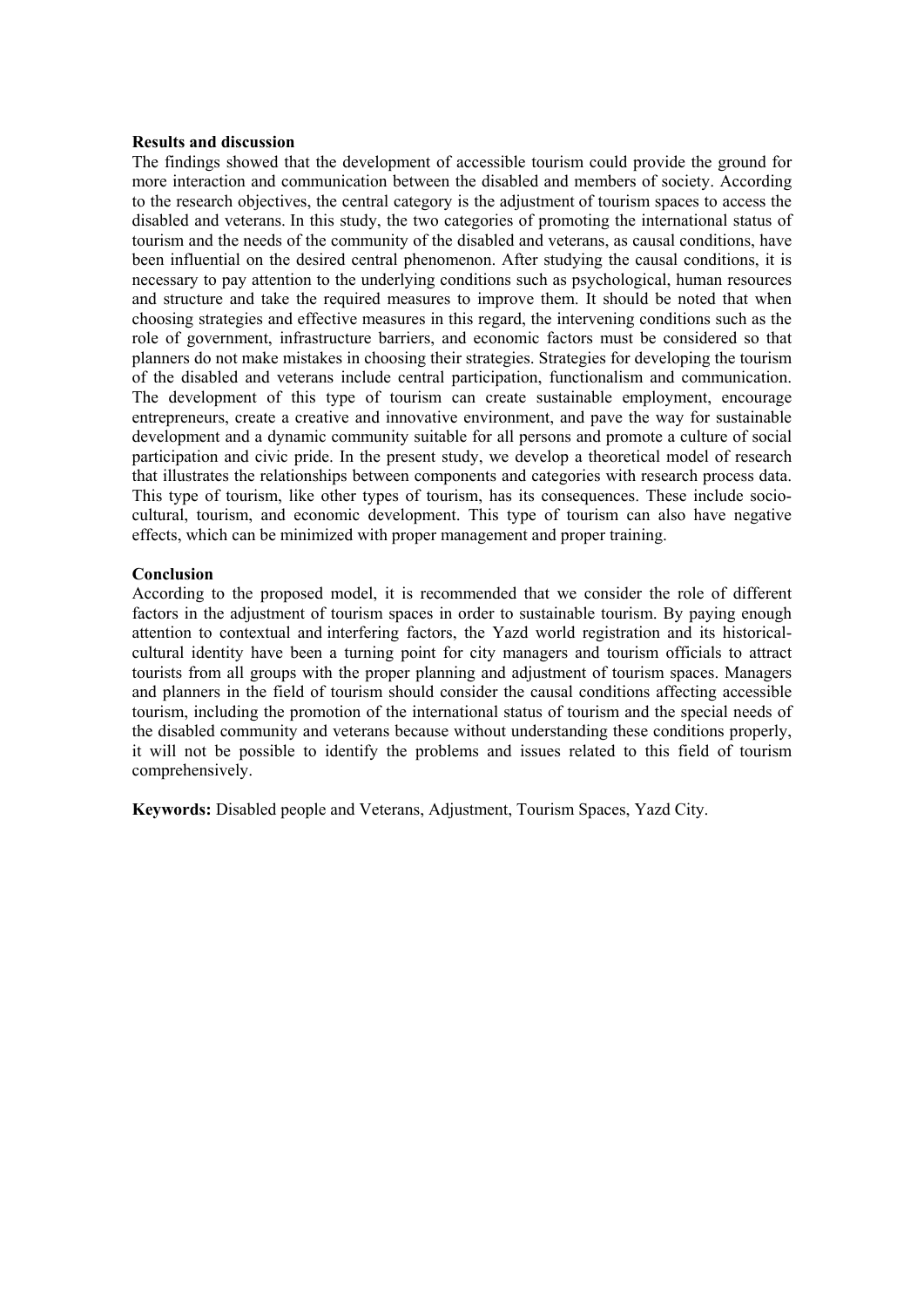# **فصلنامه گردشگري شهري، دورة ،8 شماره ،2 تابستان 1400 صص. 17-33**

http://doi.org/10.22059/JUT.2020.301945.795

# **الگوي مناسبسازي فضاهاي گردشگري ويژه معلولين و جانبازان مطالعه موردي: شهر يزد**

**–** استاد جغرافيا و برنامهريزي شهري، دانشگاه تهران، تهران، ايران<sup>1</sup> **كرامت االله زياري احمد پوراحمد -** استاد جغرافيا و برنامهريزي شهري، دانشگاه تهران، تهران، ايران **حسين حاتمينژاد -** دانشيار جغرافيا و برنامهريزي شهري، دانشگاه تهران، تهران، ايران **شهاب نارگاني -** دكتري جغرافيا و برنامهريزي شهري، دانشگاه تهران، تهران، ايران

 **تاريخ دريافت: 1400/01/16 تاريخ پذيرش: 1400/05/03**

#### **چكيده**

ثبت جهاني شهر يزد و هويت تاريخي فرهنگي آن، نقطه عطفي براي مديران شهري و متوليـان امـر گردشـگري بوده كه با برنامهريزيهاي صحيح و مناسبسازي فضاهاي گردشگري در راستاي گردشگري پايدار، گردشگران را از تمامي اقشار به اين شهر جلب كنند. مناسـبسـازي فـضاها بـهويـژه فـضاهاي گردشـگري بـراي افـراد داراي محدوديتهاي حركتي، نمود تأمين عدالت و ايمني اجتماعي در دسترسيهاست. در پـژوهش توصـيفي- تحليلـي حاضر، هدف ارائه الگوي مناسبسازي فضاهاي گردشگري جهت دسترسي معلولين و جانبازان است كه براي اين منظور از رويكرد استراوس و كوربين در نظريه برخاسته از داده استفاده گرديد. جامعه آمـاري متـشكل از خبرگـان، فعالان و متخصصين حوزه گردشگري بوده است. حجم نمونه در حين فرايند پژوهش مشخص و از نمونـهگيـري تئوريكي استفادهشده است. اشباع نظري تا نمونه 15 تا حدودي شكل گرفت اما روند پژوهش تا 24 ادامـه يافـت. براي تجزيهوتحليل دادهها از نرمافزار اطلستيآي استفاده شد و مـدل پـارادايمي آن ارائـه گرديـده اسـت. نتيجـه حاصل از اين تحقيق ارائه مدلي است كه در آن روابط مؤلفهها و مقولهها با دادههـاي فرآينـد تحقيـق بـه تـصوير كشيده ميشود و در بسترهاي موردنياز در قالب شرايط زمينهاي از قبيل جامعهپذيري، نيروي انساني، دانش فني و تجارب گردشگري و شرايط مداخلهگر، راهكارهايي ازجمله مـشاركت محـوري، عملكردگرايـي و ارتباطـات بيـان ميگردد. در اين بستر چهار دسته از عوامل به ايفاي نقش ميپردازند كه عوامل مديريتي در كنار عوامل ساختاري، فردي و عملكردي در ارتقاي وضعيت مناسبسازيها تأثيرگذار بودهاند. در الگوي مطلوب مناسبسازي فـضاهاي گردشگري بر لزوم توجه جدي تر به الگوهاي مديريتي نوين و مشاركتي و لـزوم ايفـاي نقـش پررنـگ<code>تـر بخـش</code> خصوصي در كنار نقش تسهيلگري دولت تأكيد ميشود. بهجز نقش حمـايتي و نظـارتي دولـت، بايـد بـه عوامـل زيرساختي، اقتصادي، آگاهي و شناختي، نگرشي و آموزشي و نيز ويژگيهاي خاص فضاهاي گردشگري نيز توجـه نمود.

**واژگان كليدي:** معلولين و جانبازان، مناسبسازي، فضاهاي گردشگري، شهر يزد.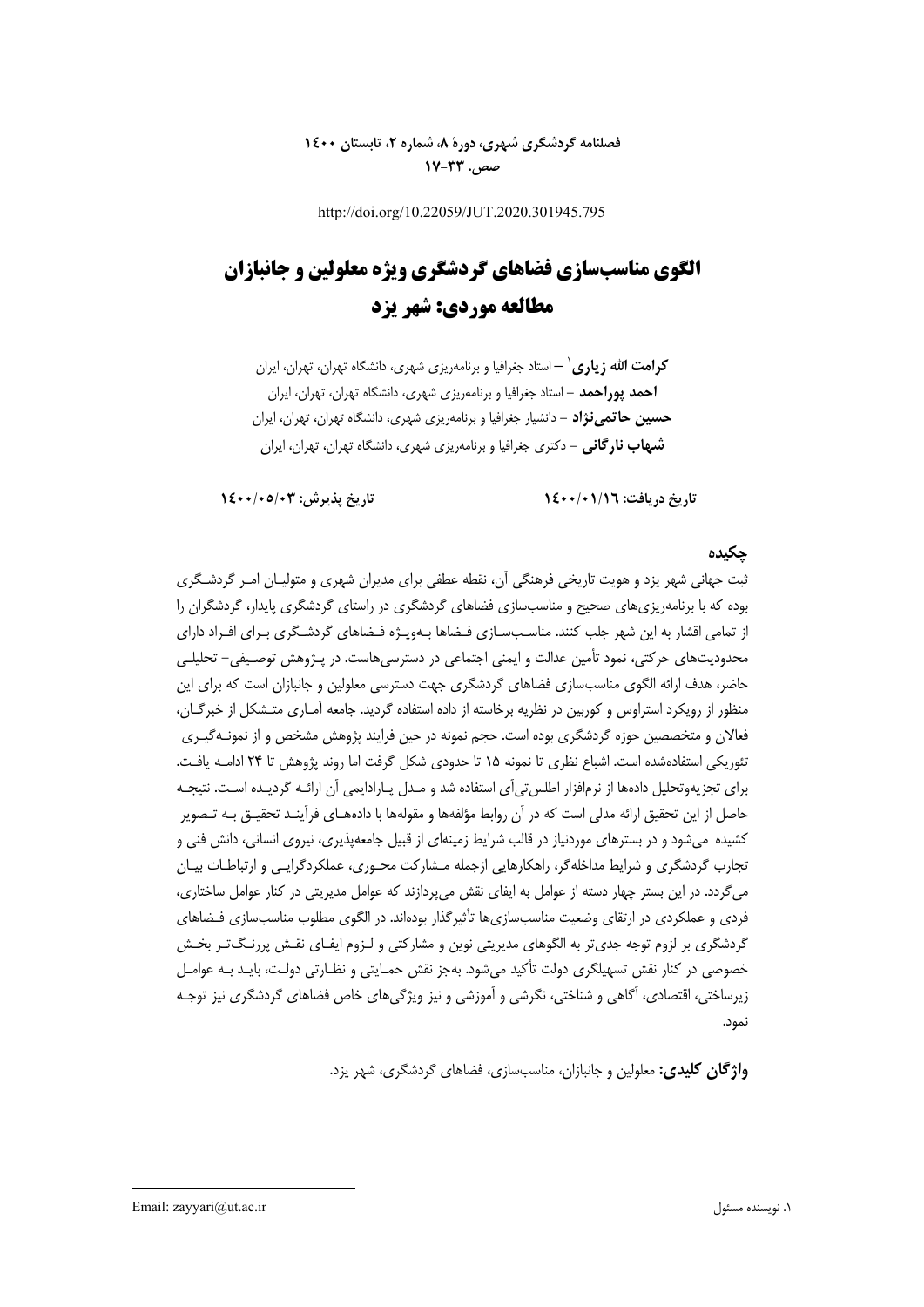**مقدمه** 

افراد داراي معلوليت تجربه گردشگري كاملاً متفاوتي دارند. براي بسياري از آنان تجربه سفر شامل دشواريهاي مرتبط با حمل ونقل عمومي و محل اقامت است (نـوروزي و همكـاران، ١٣٩٩: ١۶٧). اسـتفاده كـردن از فـضاهاي شـهري بـدون محدوديت از حقوق شهروندي است. افراد داراي محدوديت حسي حركتي به خاطر محدوديت در اندام حسي خود، خدمات شهري متناسب با وضعيتشان را طلب ميكنند. با توجه به تعداد زياد معلول و نيز افـزايش تـصادفات راننـدگي و حـوادث غيرمترقبه ديگر كه تعداد معلولين را افزايش ميدهد و همچنين نياز روحي شديد اين افراد به كاهش مشكلات، تعمق در رفع نيازها و تنگناهاي فراروي معلولين بهصورت علمي اجتنابناپذير است (صرامي و همكاران:1390، 1). بررسـي پديـده معلوليت و پيامدهاي ناشي از آن، بسيار حائز اهميت است چراكه با شناخت تبعات و پيامدهاي معلوليت مي توان در آينـده از بروز برخي معلوليتهاي ديگر بهخصوص معلوليتهاي اجتماعي جلوگيري نمود. معلوليت اجتمـاعي نيـز مـيتوانـد بـه هرگونه ممنوعيت و محدوديتي اطلاق گردد كه درنهايت منجر به محروميت يك فرد از امكانات و فرصتهاي موجود در جامعه باشد (ظهيرينيـا:1390، 164). فـراهم آوردن بـستر مناسـب بـراي توسـعه ارتباطـات جمعـي معلـولين از طريـق سازمانهاي مردمنهاد و مراكز فرهنگي و ورزشي با ساير افراد جامعه در يك محيط مناسب، نشاط اجتماعي را بـه همـراه خواهد آورد كه نتيجه آنيك وضعيت رواني مثبت توأم با رضايتمندي اجتمـاعي و روانـي خواهـد بـود (شـاطريان:1397، 156). معلولان در معرض قطع پيوندهاي طبيعي زندگي هستند و مي بايست بـا برقـراري دوبـاره ايـن پيونـدها از ايجـاد عوارض جسمي رواني براي خود و خانوادهشان جلوگيري نمـود (برنـا و همكـاران:1395، 12). گردشـگري در كـشور مـا همانند بسياري از كشورها، نمودي از هويت فرهنگي و يكي از منابع مهم كسب درآمد است، بنابراين توسـعه ايـن حـوزه خصوصاً براي كشورهاي درحالتوسعهاي كه با مشكلات و مسائل متعددي همچـون بيكـاري، محـدوديت منـابع ارزي و اقتصاد تكمحصولي مواجه هستند، از اهميت ويـژهاي برخـوردار اسـت (هرنـدي و ميرزاييـان:1396، 90). بـا توجـه بـه مشكلات اقتصادي در كشور و تحريمهاي موجود، توسعه گردشگري در ايران در كنار صادرات غيرنفتي ديگر، ميتواند راه برونرفتي از بحرانهاي اقتصادي در اقتصاد مبتني بر نفت ما باشد (فرهاديخـواه و همكـاران:1397، 154). البتـه سـهم ناچيز كشور ما در اين حوزه، عليرغم دارا بودن قابليتهاي بسيار گردشگري، لزوم يك برنامهريزي صحيح و همهجانبه را قطعيت ميبخشد ولي موفقيت در تدوين برنامهاي جامع و پيشرفته نيازمند روشهاي علمـي و كـاربردي در ايـن فراينـد خواهد بود. گردشگري در زندگي معلولين بسيار تأثيرگذار و موجب بهبود وضعيت روحي و رواني آنان و افزايش توانمندي اين افراد در برابر چالشهاي ناشي از معلوليت ميشود، اما به جهت مشكلات زيرساختي حوزه گردشـگري، ايـن قـشر از جامعه عملاً در اين حوزه ناديده گرفتهشدهاند. با پيشرفت جامعه، وضعيت گردشگري از مطلوب بودن اجتمـاعي بـه يـك ضرورت تغيير مي كند كه اين مسئله براي افـراد داراي معلوليـت بـسيار بااهميـت اسـت (58 .Agovino et al, 2017: 58). فعاليتهاي گردشگري ميتوانند به تحقق اهداف توسعه پايدار تعيينشده توسط سازمان ملل در سال 2015 كمك كننـد، كه هدف آن كاهش و ريشهكن كردن فقر، حفاظت از سياره و تأمين برابري و رفاه است كه از اين جمله ميتوان به ادغام افــراد معلــول در مقاصــد گردشــگري بــا از بــين بــردن برخــي موانــع ماننــد موانــع جــسمي و نگرشــي اشــاره نمــود (2018 ,UNWTO(. درعينحال فعاليتهاي گردشگري ميتوانند اثرات بسياري در زندگي افراد داراي معلوليت به همراه داشته باشند كه براي مثال ميتوان دستيابي به رشد شخصيتي، افزايش شمول اجتماعي و افزايش كيفيت زنـدگي آنهـا اشاره نمود (Lehto et al, 2018: 185). شهر يزد ازجمله شهرهاي تاريخي ايران و اولين شهر خشت خام جهـان اسـت كه در فهرست جاذبههاي گردشگري يونسكو در زمره شهرهاي موردتوجه گردشگران داخلي و خارجي قرار دارد كـه ايـن امر نقطه عطفي براي مديران شهري و متوليان امر گردشگري بوده كه كمر همت را بسته و آن طور كه شايسته نـام ايـن شهر تاريخي است، آن را به جهانيان معرفي نمايند و با برنامهريزي هـاي صـحيح و ايجـاد زيرسـاختهـاي مناسـب و در راستاي گردشگري پايدار، گردشگران را از تمامي اقشار به اين شهر جلب كنند. شناخت فضاهاي گردشگري در شهر يـزد به ما اين امكان را خواهد داد كه درك درستي از ظرفيت هاي موجود داشته (زارع و همكـاران، :1395 409) و تـوان ايـن فضاها و بهتبع آن جريانهاي گردشگري براي گردشگران و بهطـور خـاص گردشـگراني بـا محـدود يتهـاي جـسمي و حركتي، به نحو مطلوبي بررسي گردد. با مشاهده و بررسي اجمالي گردشگران ورودي بـه فـضاهاي گردشـگري در شـهر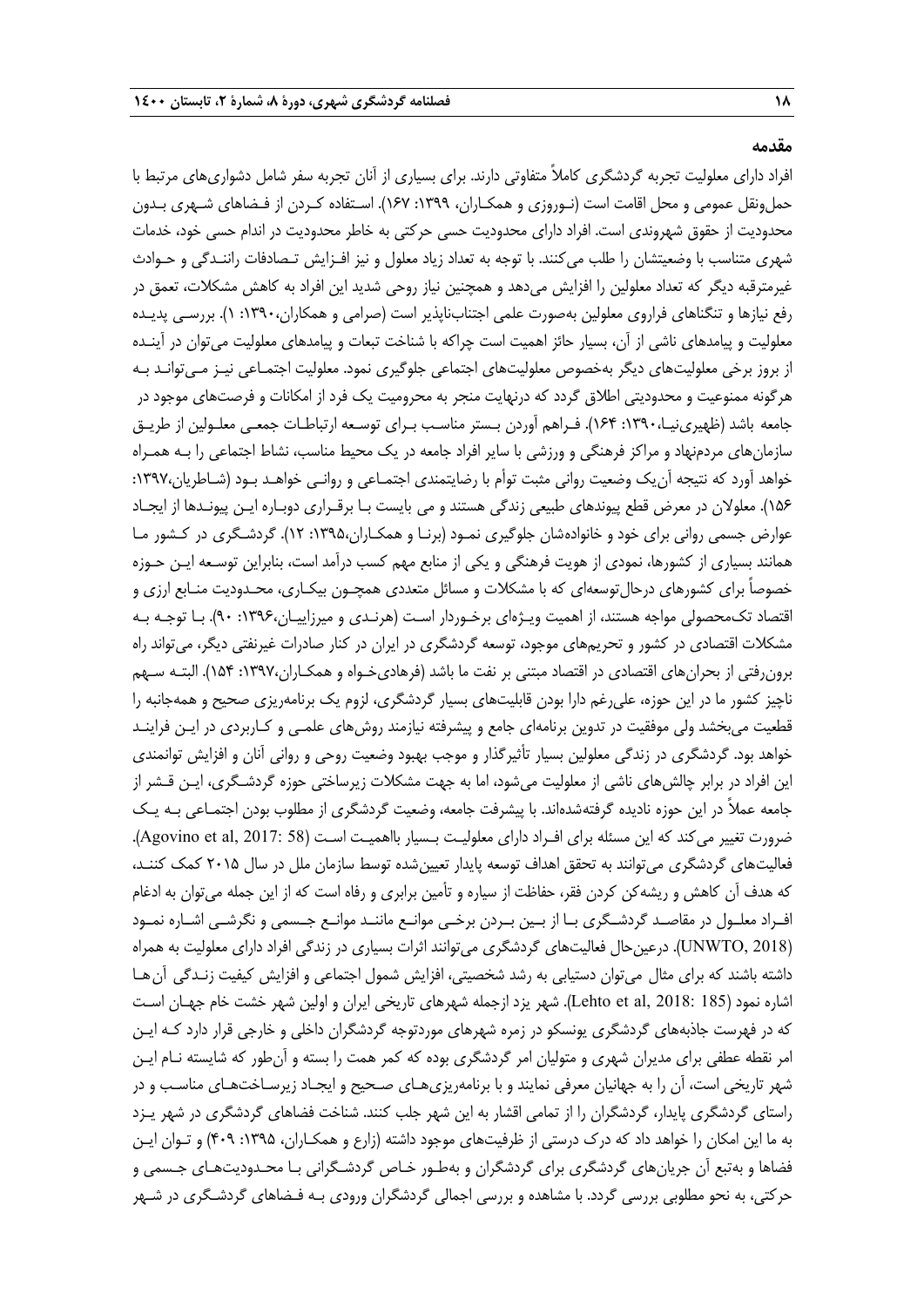يزد، جاي خالي گردشگران داراي معلوليت مشهود است. البته زيرساختها و تأسيسات گردشگري در بـسياري از منـاطق شهر بهويژه بافت تاريخي كه بهواسطه ويژگيهاي باارزش خود از ساير بافـتهـاي شـهري متمـايز اسـت (حـسنزاده و سلطانزاده، ۱۳۹۶: ۵۷)، پاسخگوي نياز ايـن گردشـگران نبـوده و ايـن حـوزه شـامل تعـاملات عوامـل مختلفـي ماننـد سياستهاي دولت، كيفيت خدمات، جمعيت، سيستم حملونقل بوده كه متغيرهاي آموزش، وضعيت هتـلهـا و آگـاهي از نيازهاي گردشگران، از عوامل مهم و حساس در ارتباط با مراجعه مجدد گردشـگران خـارجي بـه اسـتان يـزد مـيباشـند (اسعدي و سعيدا، :1394 164). طبق پژوهش منتظري و براتي ميتوان بـا سـنجش جاذبـههـاي گردشـگري و امكانـات موجود، نقاط ضعف، فرصتها و تهديدها و سپس برنامهريزي براي توسعه آنها و بـا اتكـاء بـه برنامـه ريـزي راهبـردي، بستري مناسب براي توسعه امر گردشگري در سطح شهر فراهم آورد و با توسعه و بهره گيري مستمر از جايگـاه فرهنگـي تاريخي شهر يزد، وجهه اين شهر را بهعنوان يك مقصد گردشگري در سطح ملـي و فراملـي تقويـت نمـود (منتظـري و براتي، :1393 40). همچنين آهنگران و همكاران نيز سه مجموعه عوامل براي مشاركت معلولين در سفر و فعاليـتهـاي گردشگري شناسايي كردهاند كه شامل محدوديتها و موانع سفر، عوامل مؤثر در تصميمگيـري بـراي سـفر و معيارهـاي مشاركت معلولين در سفر و فعاليتهاي گردشگري بود و با تحليل مجموعه عوامل مذكور و تركيب نمودن نتايج حاصـل، الگوي مشاركت معلولين در سفر و فعاليتهاي گردشگري را طراحي نمودند (آهنگران و همكاران، :1393 11). مقـامي و اميرشاكرمي نيز ضمن بررسي حق تفريح و فراغت معلولين، به رفع موانع روحي عـلاوه بـر رفـع موانـع فيزيكـي در امـر مناسبسازيها تأكيد نمودهاند و دسترسي صرف به فضاهاي شهري و پاركها را براي حـضور معلـولين كـافي ندانـستند (مقامي و اميرشاكرمي، :1397 305). در يك بررسي اكتشافي مقايسهاي از عوامل رقابتي در بازار گردشگري معلـولين در دو كشور اسپانيا و استراليا، آبوهوا، ساختار محلي، كيفيت خدمات و زيرساختها بهعنوان مهمترين عوامل شناسايي شدند (261 2015: ,al et Vila(. پولات و هرمانز نيز مدلي را براي گردشگري در دسترس پايدار براي مشاركت هر چه بيشتر افراد معلول در فعاليتهاي گردشگري ارائه كردند (125 2016: ,Hrmans & Polat(. در پژوهشي در ايتاليا، طرحي كلي براي گردشگري با تمركز بر نقاط قدرت و ضعف را ارائه و گردشگري معلولين بهعنوان فرصتي براي يكپارچگي اجتماعي در نظر گرفته شد و بيشتر موانع محيطي و اطلاعاتي در زمينه گردشگري معلولين به دليل عدم وجود يك ابزار تـشخيص همزمان و سيستماتيك اطلاعات شناسـايي شـده اسـت (59 :Agovino et al, 2017). زاجـادكز در بررسـي مـدلهـاي معلوليت بهعنوان مبنايي براي تغيير سياستهاي آينده گردشگري قابلدسترس، دريافته اسـت كـه بـه سـبب گونـاگوني معلوليتها دستيابي به يك راهحل جامع در گردشگري قابلدسترس كاري پيچيـده بـوده و نيـاز بـه يـك مـدل تركيبـي انعطافپذير مي باشد. در اين زمينه بزرگترين پتانسيل در توسعه گردشگري قابل دسترس، مدل هايي هستند كه تركيبي از بسياري از عوامل تعيين كننده ناتواني باشند و پويايي توسعه گردشگري قابلدسترس بهاحتمالزياد، بهطور گسترده تحـت تأثير مدل اقتصادي منعكس كننده روند فعلي براي خصوصي سازي منابع گردشگري مي باشـد ( .Zajadacz et al, 2017 .(59

پژوهش حاضر بر اساس ويژگيها در دسته تحقيقات كيفي حوزه گردشگري معلولين در سطح راهبردي محسوب ميشود و با بررسي اكثر تحقيقات داخلي و نيز پژوهشهاي صورت گرفته در ساير كشورها، درمييابيم كه هيچكدام با اسـتفاده از روش تحقيق تئوري برخاسته از دادهها انجامنشده است. هدف اين پژوهش، شناخت ويژگيها و مؤلفههاي تأثيرگـذار بـر توسعه فضاهاي گردشگري شهري و خلق الگوي داده بنياد مناسبسازي ايـن فـضاها در راسـتاي دسترسـي گردشـگران معلول و جانباز است. در پژوهش پيشروي سعي بر آن شده است تا به اين پرسش ها پاسخ داده شود كه آيا بـا توجـه بـه وضعيت فضاهاي گردشگري در شهر يزد ازنقطهنظر دسترسي معلولين و جانبازان، ميتوان الگويي جهـت مناسـبسـازي اين فضاها ارائه نمود؟ توسعه اين نوع گردشگري از طريق چه راهكارهايي ممكن بوده؟ و چه عوامل مداخلهگري در ايـن رابطه وجود دارند؟ اين پژوهش بهطور عمده ناشي از نياز دستاندركاران و برنامه گذاران حوزه گردشگري بـه پـيشبينـي فرايند توسعه فضاهاي گردشگري بهمنظور افزايش اثربخـشي و كـارايي در جـذب حـداكثري تمـامي اقـشار گردشـگران مے ،باشد.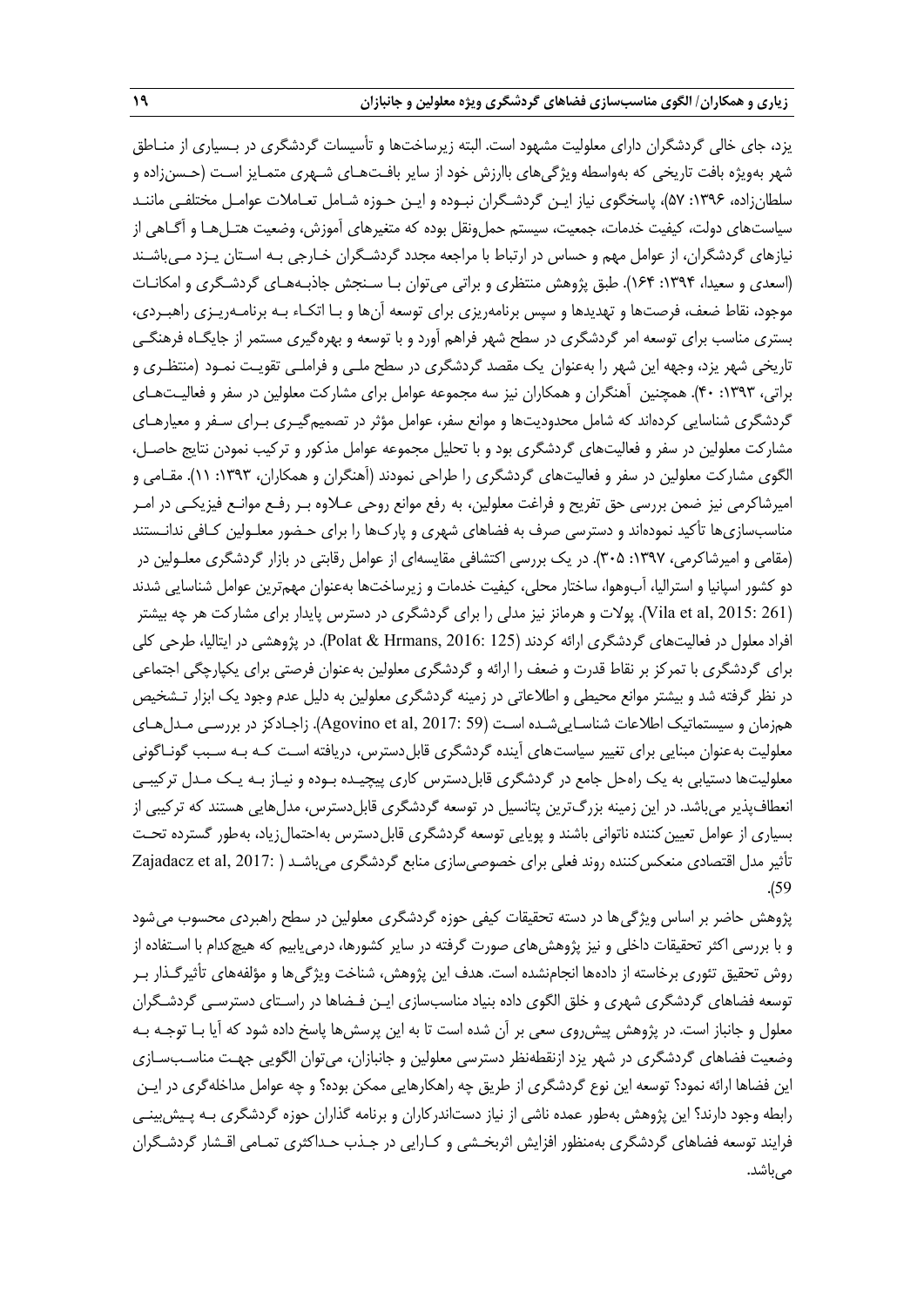#### **مباني نظري**

در عصر رقابت بين شهرها و مكانها، ارائه تصويري مطلوب و مناسب از هر شهر، پـيششـرط اصـلي ورود بـه جريانـات رقابتي شهري و منطقهاي است و هرچه كيفيت فضاهاي شهري بالاتر باشد ميتواند فعاليتهاي اختيـاري و در ادامـه آن فعاليتهاي اجتماعي را در خودپذيرا باشد و حفظ نمايد (محمدي و چنگلوايي، 17:1392). با توجـه بـه ايـنكـه معلـولين بزرگترين اقليت غير نژادي در جهان ميباشند و تخمين زده ميشود كه 12 درصد جمعيت دنيا حداقل با يكـي از انـواع معلوليت زندگي ميكنند (اسدي گندماني و همكاران، :1396 20) يكي از مهمترين مشكلات فضاهاي شهري، نامناسـب بودن فضاهاي آن در ارتباط با اشخاص معلول ميباشد. اين مهم هم در حوزه كالبدي و هم در حوزه رفتاري قابلملاحظه است. اولي ناشي از نتايج برنامهريزي شهري غير صحيح و اقـدامات عملـي شهرسـازانه و دومـي پيامـد رفتـار اجتمـاعي فرهنگي ناشي از آن است (اقبالي، 1:1385). در دانش برنامهريزي شهري، نقش اجتماعي و نيز كيفيت فضاهاي عمـومي شهري داراي ارزش است (پوراحمد و همكاران، :1397 135). در بررسيها، گـذار مفـاهيم از گردشـگري و معلوليـت بـه گردشگري در دسـترس، آشـكاركننده تغييـر از تمركـز بـر روي دسـترسپـذير بـودن بخـشهـاي كليـدي گردشـگري (بهعنوانمثال حملونقل، اسكان و جاذبهها) به تركيب يك درك تجسميافته از گردشگري در دسترس، در توسعه مقاصد در دسترس براي ارائه برابر تمامي خدمات بهكليه افراد اعم از معلول و يا غيـر معلـول مـيباشـد ( :Darcy et al, 2020 140). جامعه بينالمللي جهت حمايت از معلولين در سال ٢٠٠۶، كنوانسيون حقوق افراد داراي معلوليت را باهدف افزايش حمايت و تضمين بهرهمندي برابر و كامل افراد معلول و ارتقاء احترام نسبت به منزلت ذاتي آن ها، توسط مجمـع عمـومي سازمان ملل متحد تصويب نمود. ازآنجاكه تفريح و فراغت نيز ازجمله نيازهاي اساسي معلولان و فـراهم آورنـده فرصـتي جهت بازپروري و ادغام آنان در جامعه تلقي ميگردد، ماده 30 كنوانسيون شرح مفصلي از حقـوق رفـاهي، گردشـگري و تفريحي معلولان را ارائه و لزوم برخورداري از اين حق را بر مبناي مساوي با سايرين مورد تأكيد قرار داده است (مقامي و اميرشاكرمي، :1397 307). ناتوانيهاي حركتي براي بخش بزرگي از اجتماع، محدوديت ايجاد مي كنـد. محـدوديتهـاي حاصل از ناتوانيها، نبايد بهعنوان مانعي در مقابل دستيابي آنها به فضاهاي موردنظرشان تلقي گـردد؛ بلكـه آنهـا بايـد بتوانند با حداكثر استقلال ممكن، رها از محدوديتها زندگي كنند. مناسبسازي فضاها براي افراد داراي محـدوديتهـاي حركتي، نمود تأمين عدالت و ايمني اجتماعي در دسترسي هاست كه علاوه بر ايجاد امنيت جاني و بهداشتي، اثرات روانـي فوقالعادهاي به همراه خواهد داشت. در حال حاضر حفظ و ارتقاي زندگي افراد ناتوان به يكي از مهم ترين اهداف سيستم بهداشتي و درماني تبديلشده است (اميري، :1396 22). مهمترين موانع پيش روي اين افراد، موانع نگرشـي و بـه دنبـال آن موانع فيزيكي و كمبود اطلاعات است (Tecau et al,2019:1). مناسبسازي فضا، اصلاح محـيط و تـدارك وسـايل حملونقل است بهطوريكه افراد معلول قادر باشند تا آزادانه و بدون خطر در محيط پيرامون خود اعم از امـاكن عمـومي، معابر، محيط شهري و بينشهري و ساختمانهاي عمومي حركت كننـد و از تـسهيلات محيطـي، اجتمـاعي، فرهنگـي و اقتصادي با حفظ استقلال فردي لازم بهرهمند شوند (,2011:14Hannaford(. بهطـور رسـمي و جـدي از دهـه هفتـاد ميلادي به بعد مناسبسازي، در دستور كار كشورها قرار گرفت. بر اساس مشكلاتي كه معلولين در نقاط مختلـف جهـان داشتهاند، از سال 1977 اصولي را جهت فضاي شهري و معلولين تعيين كردند. تجارب ارزشمند بسياري از كشورها در اين زمينه نشان داد كه چگونه با تمهيدات سادهاي ميتوان از توانمندي نيروي عظيمـي از افـراد كـه تـا قبـل از آن در خانـه محبوس بودند در برنامههاي توسعه بهره برد. در سطح ملـي، از سـال 1365 بحـث در زمينـه مناسـبسـازي معمـاري و شهرسازي براي معلولين جسمي و حركتي در مركز تحقيقات ساختمان و مسكن شروع شد، هر چند بـسياري از افـراد بـه اولويت مسئله اعتقاد نداشتند. اولويت به ساختمانهاي عمومي و آموزش داده شد و اين تفكر حاكم بود كه معلول در خانه خود و در دل خانوادهاش به هر صورتي كه باشد مناسبسازي انجام ميشود. هشدار پژوهندگاني كـه خـود معلـول بودنـد نشان دادند كه مناسبسازي زيست شخصي نيز يك ضرورت است و جـداي از مناسـبسـازي فـضاهاي عمـومي نيـست (سبحاني و همكاران، :1395 287). عدم امكان بهرهمندي معلولان از تسهيلات و فضاهاي شهري، در واقع نه بـه خـاطر معلوليت آنان بلكه به لحاظ معلوليت اجتماع و ناتواني آن در سازگاري امكانات فضاهاي شهري با نيازهاي ايـن طيـف از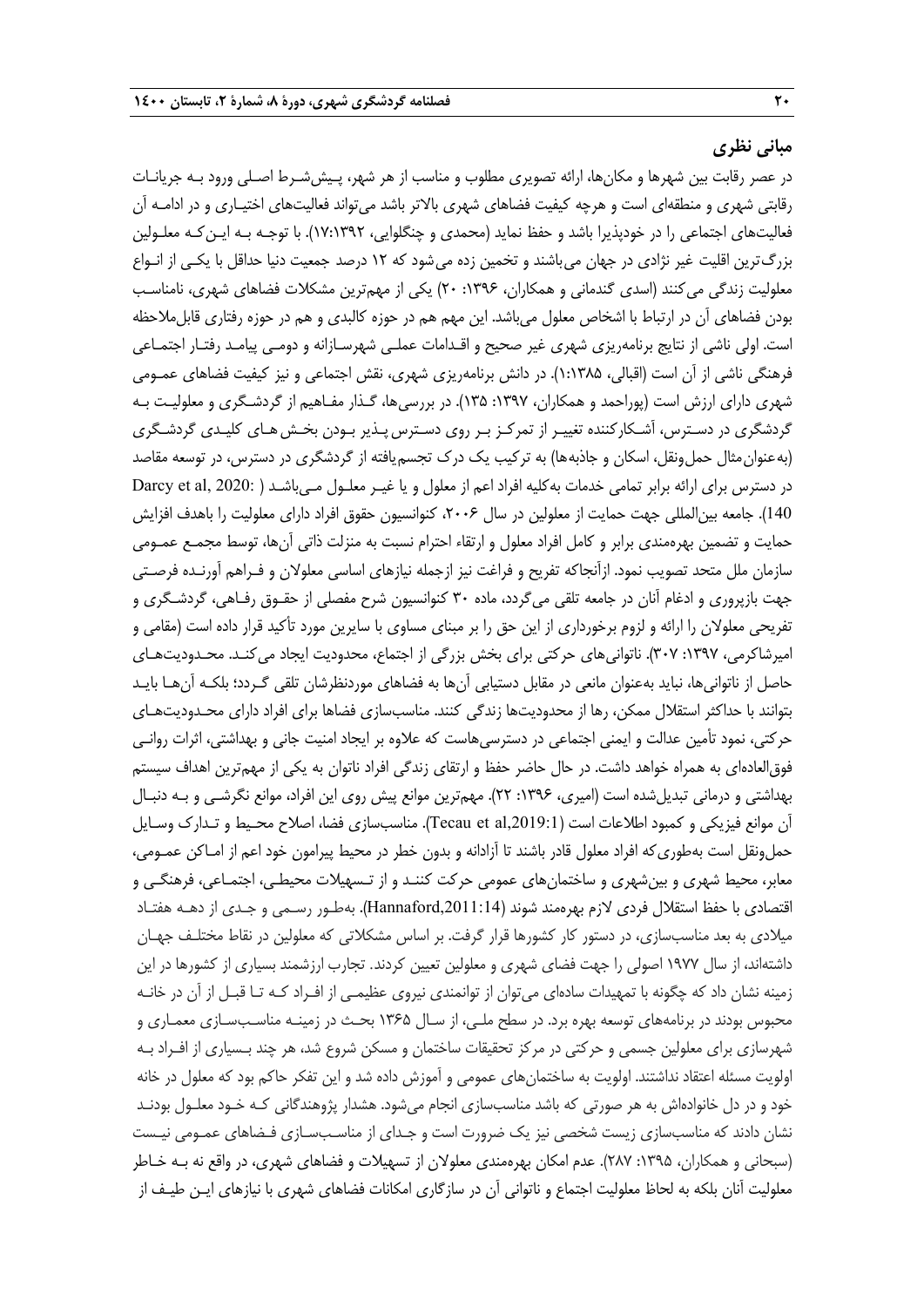شهروندان جامعه است (گرجي و شيرزاد نظرلو، :1397 139). از جهت ديگـر امـروزه گردشـگري بـهعنـوان يـك پديـده اجتماعي، در سالهاي اخير نقش بسزايي در رشد و توسعه كشورها ايفا نمـوده اسـت . افـراد داراي معلوليـت، جانبـازان و سالمندان نيز مانند هر فرد ديگري از حق سفر و استفاده از حـوزه گردشـگري برخوردارنـد. ايـن بخـش از بـازار جهـاني گردشگری در دهههای اخير بهعنوان گردشگری قابل دسترس <sup>۱</sup> مطرحشده اسـت. در بررسـي الگوهـاي سـفر ايـن افـراد مشاهده شد اصليترين موانع، درآمد و عدم مناسبسازي اقامتگاهها و جاذبههـاي گردشـگري مـيباشـد كـه بـر سـفر و فعاليتهاي گردشگرانه آنها تأثير ميگذارد. بازار بالقوهاي كه بنگاههاي گردشگري با برطرف كردن محدوديتها و موانع سفر افراد با نيازهاي خاص ميتوانند بهعنوان گوشه بازار به آن نگاه كرده و از مزيت رقابتي برخوردار شوند (كردي سرجاز و همكاران، :1393 1). گردشگري در دسترس به معناي دسترسي تمامي افراد اعم از معلولين، سالخوردگان و حتي افـراد با معلوليت موقت به خدمات حوزه گردشگري، بهطور عادلانه و آزادانه و با رعايت استانداردهاي جهاني ميباشد ( Sukma 2019:614 ,Dyah(& . گردشگري در دسترس يك فعاليت پيچيده است كه ارائـه خـدمات بـهكـل جامعـه را تـضمين ميكند (40 2018: ,Zsarnoczky(. عبارت گردشگري در دسترس در سـال 2009 توسـط ديكـسون و دارسـي مطـرح گرديد. اين شاخه از گردشگري علاوه بر گردشگران معلول، نابينا، ناشنوا، لال و كم بينا، تسهيلاتي را بـراي زنـان بـاردار، سالمندان و مادراني كه با كالسكه و نوزاد سفر مي كنند، فراهم مي كند. در بررسي هاي توسعه گردشگري، رويكـرد تمركـز بر روي دسترسپذيري بخشهاي كليدي گردشگري ازجمله حملونقل، اسـكان و فـضاهاي گردشـگري، آشـكار اسـت (Darcy et al, 2020:1). بنابراين دسترسي به يک الگوي مطلوب جهت مناسبسازي فضاهاي گردشـگري شـهري در راستاي دسترسي معلولين و جانبازان بسيار بااهميت ميباشد.

بايد اذعان كرد كه امر مناسبسازي مسئلهاي چندبعدي است كه تنها بامطالعـه علمـي و متخصـصانه مـي تـوان عوامـل پيشرفت آن را فراهم ساخت و آن را در جامعه نهادينه كرد . ناديده گرفتن مسئله مناسبسازي در ايران از طـرف دولـت و جامعه ازآنجا ناشي ميشود كه معلولين متفاوت از ديگر شهروندان شناخته ميشوند. چنين نگاهي بـه معلـولان در ايـران تاريخمند است و تاكنون اين نگرش دستخوش تغيير چنداني نشده است . فقر مالي معلولين، بالا بودن درصـد بيكـاري در بين ايشان، وضعيت نابساماني اقتصادي اين قشر، ناكارآمدي دولت در نهادينه كردن و تضمين اين بخش و داشتن نگرش منفعلانه به معلولان از طرف جامعه، عواملي هستند كه پيشرفت در اين حوزه را با مشكل مواجه مي كنند (فرديان، ١٣٩۵: 263). با بررسي مطالعات صورت گرفته، به نظر ميرسد كه دلايل عمده مشاركت اندك افـراد داراي معلوليـت جـسمي و حركتي در امر گردشگري در كشورهاي ديگر ناشي از مسائل اجتماعي ازجمله حمايتهاي اجتماعي و بينش افراد جامعـه است درحاليكه در ايران، سياستها و عوامل محيطي نظير عدم مناسبسازي فضاها بهعنوان مهمترين مانع مطرح بـوده و مشكلات اجتماعي و سيستمهاي خدماتي در مراتب بعدي اهميت قرار ميگيرند.

#### **محدوده موردمطالعه**

تمركز مكاني اين پژوهش، فضاهاي گردشگري در شهر يزد ميباشد. با توجه به اينكه فضاهاي گردشـگري يـزد تحـت تأثير فضاي تاريخي شهر قرارگرفته و بيشتر بافت تاريخي شهر را پوشش مي دهد، لذا محـدوده موردمطالعـه در پـژوهش حاضر، محدوده بافت ارزشمند تاريخي ميباشد. بافت تاريخي شهر يزد با داشتن حدود 77 محله و قدمتي بـيش از 2500 سال، در تاريخ 16 اسفند 1384 با شماره ثبت ،15000 بهعنوان يكي از آثار ملي ايران به ثبت رسيده است. شـهر يـزد بـه دليل معماري تاريخي ارزشمند و بافت سنتي دسـتنخـوردهاش در 18 تيرمـاه سـال 1396 در فهرسـت ميـراث جهـاني يونسكو، بهعنوان دومين شهر تاريخي ايران پس از بم و بيست و دومين اثر تـاريخي كـشور در فهرسـت ميـراث جهـاني يونسكو به ثبت رسيده است. اين بافت تاريخي بهعنوان دستنخوردهترين و وسيعتـرين بافـت مـسكوني تـاريخي ايـران شناختهشده و وسعتي بيش از 700 هكتار را به خود اختصاص داده است. موقعيت جغرافيايي بافت تاريخي يزد از شمال به خيابان دولتآباد، از سمت جنوب به خيابان كاشاني، از شرق به فهادان و از غرب به خيابـان مطهـري محـدود مـيشـود.

<sup>1.</sup> Accessible Tourism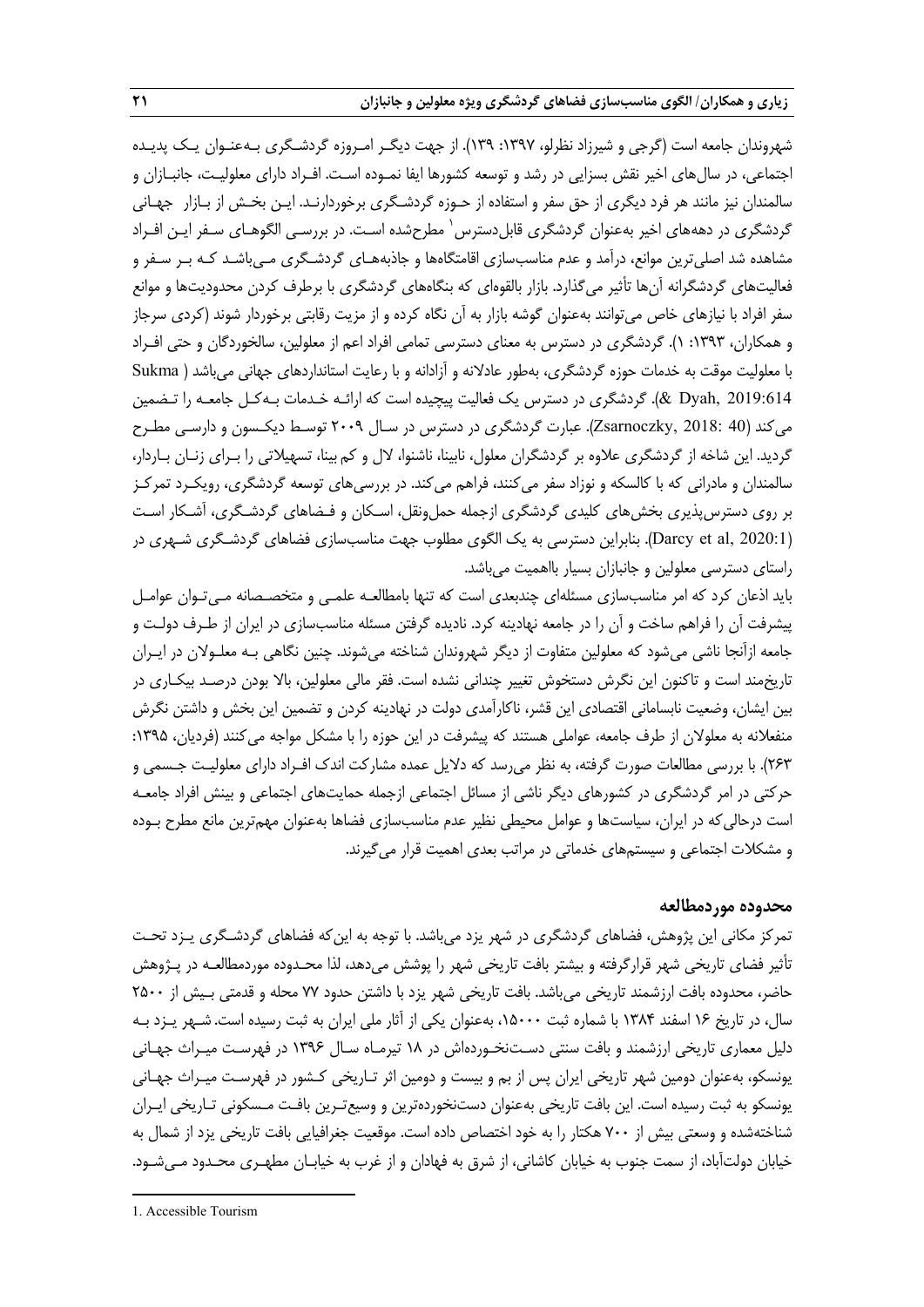

شكل شماره 1 نقشه توزيع فضايي فضاهاي گردشگري در شهر يزد را نمايش ميدهد.

**شكل شماره .1 توزيع فضايي فضاهاي گردشگري در شهر يزد**

**روش پژوهش** 

پژوهش حاضر توصيفي- تحليلي بوده و هدف آن با توجه به ارائه مدل تئوريكي الگوي مناسبسازي فضاهاي گردشگري جهت دسترسي معلولين و جانبازان، كـاربردي اسـت. راهبـرد مورداسـتفاده، تئـوري برخاسـته از دادههـا مـيباشـد. ابـزار اندازهگيري در اين پژوهش، مصاحبههاي عميق و نيمه ساختاريافته، مشاهدات حـين تحقيـق و بررسـي اسـناد و مـدارك شامل تحليلها، اخبار و گزارش@ا است. براي تجزيهوتحليل دادهها جهت ارائه مدل تئوريک، از نرمافـزار اطلـستـيآي<sup>\</sup> ُستفاده شد. در اين نرم|فزار، تجزيهوتحليل دادهها در دو سطح اصلي انجام م*ي گ*يرد: سطح متني <sup>٬</sup> و سطح مفهومي <sup>٬</sup>. سطح متني شامل بخش بندي و سازمان دهي فايل هاي داده، كدگذاري دادهها و نگارش پادداشتها<sup>4</sup> اسـت، درحـالي *ك*ـه سـطح مفهومي بر فعاليتهاي ساخت مدل نظير مرتبط كردن كدها و شكل دادن شبكهها<sup>ه</sup> تأكيد دارد. جامعه آماري در پـژوهش حاضر با توجه به انتخاب استراتژي روش تئوري برخاسته از دادهها براي انجـام پـژوهش، ذيـل رويكـرد تحقيقـي كيفـي تعريفشده و پژوهشگر در راستاي جمعآوري دادهها مطابق با مراحل استراتژي پژوهشي موردنظر، بـه خبرگـان موضـوع مراجعه نموده و بنابراين جامعه آماري اين پژوهش عبارت اسـت از : خبرگـان، فعـالان و متخصـصين حـوزه گردشـگري عليالخصوص گردشگري معلولين و جانبازان ازجمله راهنمايان و برنامه گذاران تـور و همچنـين افـراد آشـنا بـه مـسائل گردشگري و داراي دانش و تجربـه مـرتبط بـا موضـوع در شـهر يـزد . در ايـن روش پـس از مـشخص نمـودن مـسئله موردپژوهش و مرور ادبيات پيشين، نمونهگيري انجام ميپذيرد. حجم نمونه در حين فرايند پژوهش مشخص ميشود و با توجه به روش در نظر گرفتهشده و پس از بررسي انواع شيوههاي نمونهگيري كيفي، از نمونهگيري تئوريكي ِ استفادهشـده است. اين نوع نمونهگيري غير تصادفي بوده و انتخاب نمونهها در جهت هدف تحقيق ميباشد. در نمونهگيري تئـوريكي، مصاحبههاي عميق با خبرگان تا جايي پيش ميرود كه به حد اشباع تئوريكي ميرسد. بهمنظور دستيابي بـه نتـايج بهتـر، سعي بر آن شده تا در نمونهگيري از تمامي سطوح حرفهاي و مديريتي در تركيب نمونهها بهره گرفته شود و همچنين بـه بومي بودن آنان توجهي ويژه گردد. در راستاي اين پژوهش 24 مصاحبه صورت گرفت كه از مصاحبه 15 به بعـد تحليـل

- 2. Textual level
- 3. Conceptual level
- 4. Memos
- 5. Networks
- 6. Theoretical sampling

<sup>1.</sup> ATLAS.ti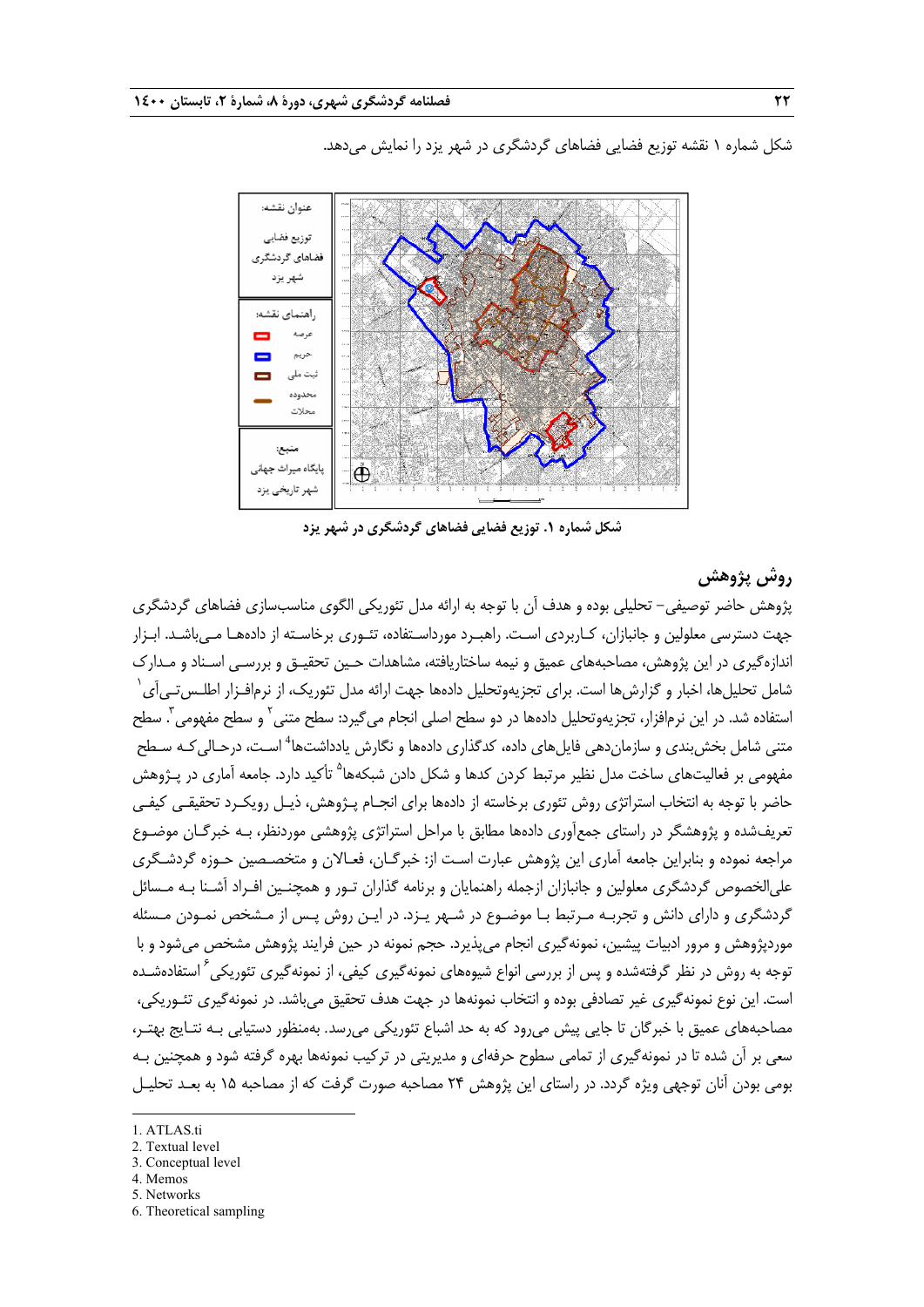دادهها منجر به كشف مقولههاي جديدي نشد. در شكل شماره ۲، دياگرام مراحل چندگانه اين پژوهش به تصوير كـشيده شده است.



## **روش تجزيهوتحليل دادهها**

تجزيهوتحليل دادهها يكي از اجزاي كليدي تئوري برخاسته از دادهها است كه بهصورت همزمان با جمعآوري دادهها انجام ميشود و مبنايي براي جمعآوري دادههاي بيشتر فراهم ميكند. در همين حال مقولهها و مشخصهها و ابعاد آنها تعيـين ميشوند. تئوري برخاسته از دادهها روش تحقيقي است كه طي فرايند جمعآوري و تجزيهوتحليل دادهها، فرضيه يا تئوري شكل ميگيرد. در اين پژوهش براي تجزيهوتحليل دادههاي جمعآوريشده سه نوع كدگذاري صورت ميپذيرد: كدگذاري باز <sup>٬</sup>، محوری <sup>٬</sup> و انتخابی ؒ . مفاهیم، مقولههای اصلی، مقولههای فرعی و مشخصههای آنها بهوسـیله شکـستن دادههـای خام، بر اساس كدگذاري باز، محوري و انتخابي تعيين ميشوند. كدگذاري باز فرايند تحليلي است كه از طريق آن مفاهيم، ويژگيها و ابعاد آنها در دادهها كشف ميشوند. وظيفه اصلي در اين مرحله كشف، نـامگـذاري و توسـعه مفـاهيم اسـت. محقق هر شكلي از دادههاي جمعآوريشده از منابع مختلف اطلاعاتي را بـا دقـت موردبررسـي قـرار مـيدهـد؛ تـا ايـن شكلهاي مختلف را در كنار يكديگر چيند و از طريق مقايسه و تحليل خط به خط، شباهتها و تفاوتها را شناسايي كند. كدگذاري محوري، فرايندي است كه مقولهها را به زير مقولهها وصل ميكند. به اين دليل به اين كدگذاري محوري گفته ميشود كه كدگذاري حول محور يك مقوله است و مقولهها در سطح مشخصهها و ابعـاد بـه يكـديگر متـصل مـيشـوند. كدگذاري انتخابي، فرايند يكپارچهسازي و تصفيه تئوري است.

## **اعتبارسنجي دادهها**

عليرغم نظر برخي از پژوهشگران كه بحث درباره اعتبار دادهها و نتايج پژوهش را بهطور سنتي به پژوهش كمـي مربـوط ميدانند (2008 ,Christensen & Johnson(، در پژوهشهاي كيفي نيز با توجه به اينكه هنـوز بـراي ارزيـابي اعتبـار دادهها اتفاقنظر خاصي نيست ولي صحت و اعتبار دادهها و يافتهها بخشي بااهميت از فرايند پژوهش ميباشـد. مـواردي همچون حساسيت پژوهشگر، انسجام روششناسي، متناسب بودن نمونـه، گـردآوري و تحليـل هـم زمـان دادههـا باعـث ميشوند تا حد زيادي از دقت علمي تضمين شود (برزيده و همكاران، :1397 20). لذا در اين پژوهش براي اعتبار دادههـا چند متخصص و كارشناس بهعنوان ناظر در تمامي مراحل پژوهش اسـتفاده گرديـد و بـا همتايـان علمـي نيـز در حـوزه موردپژوهش تبادلنظر صورت گرفت و نتايج حاصله نيز به مصاحبهشوندگان برگردانده شد تا اعتبار دادههاي بهدستآمده دوباره بررسي گردد. درنهايت از طريق خود مصاحبهشوندگان، اعتبار مدل دوباره سنجيده شد. نظـرات و برداشـت محقـق انعكاس دنياي اجتماعي و روند تحقيق است (ايمان، :1388 181).

1. Open coding

 $\overline{a}$ 

- 2. Axial coding
- 3. Selective coding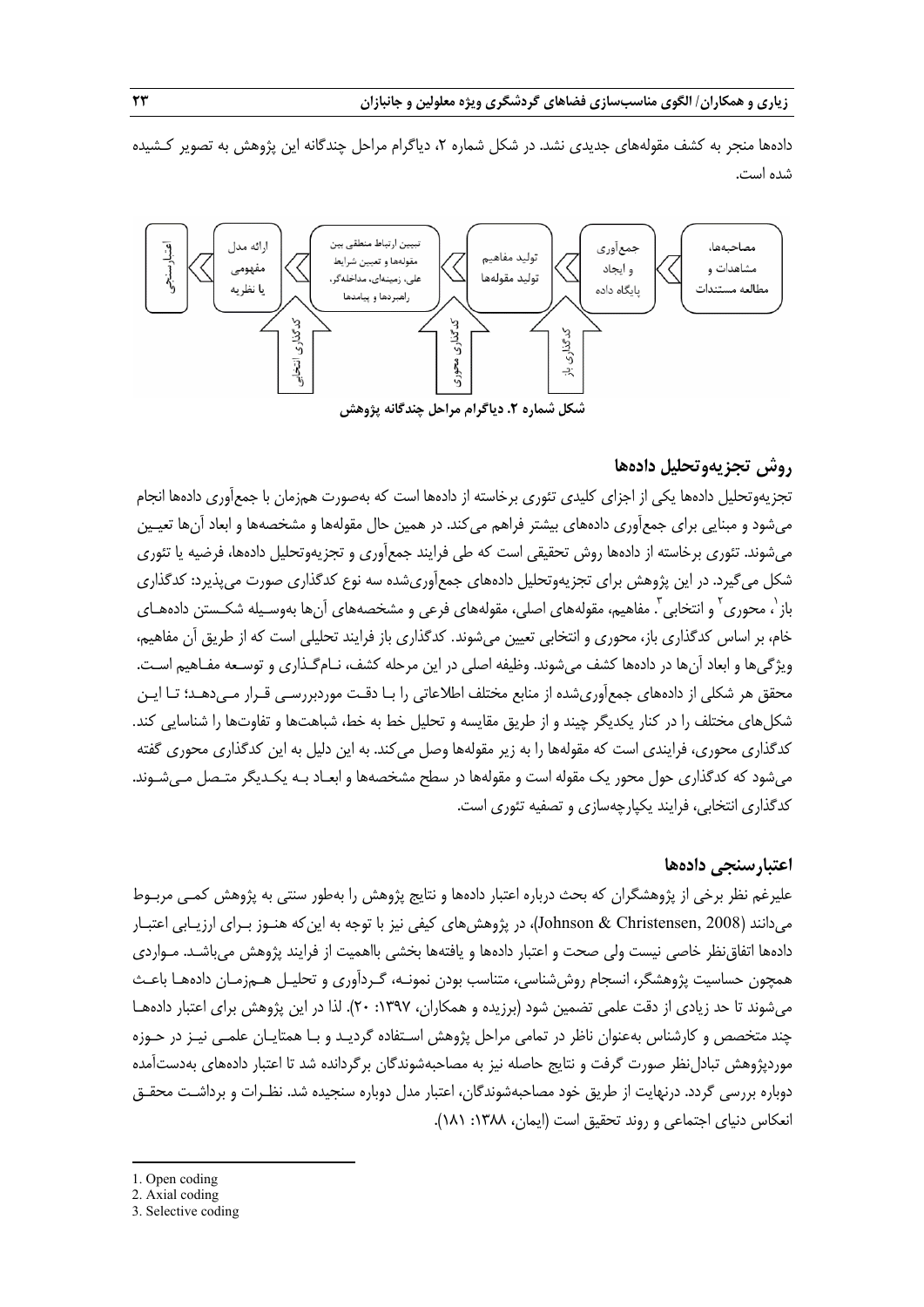#### **بحث و يافتهها**

فرايند تحليل دادهها در پژوهش حاضر شامل كدگذاري باز، محوري و انتخابي است. كدگذاري، رويهاي نظاممند است كه توسط استراوس و كوربين (2008) براي كشف مقولهها، مشخصهها و ابعاد دادهها توسعه دادهشده است. شايانذكر اسـت كه فرايند جمعآوري و تجزيهوتحليل دادهها در اين روش مطالعه بهصورت همزمان انجام ميگيرد. جمعآوري دادههـا تـا جايي ادامه پيدا ميكند كه پژوهشگر در دادهها به مرز اشباع برسد و مفاهيم مرتبط مطرحشده توسط مـصاحبهشـوندگان، تكراري شود.

كدگذاري باز، جزئي از تحليل است كه شامل شناسايي، نامگذاري و طبقهبندي دادهها ميشود. بـراي طبقـهبنـدي دقيـق مفاهيم بايد دادههاي خام بهوسيله بررسي دقيق متن مصاحبهها و يادداشتهاي زمينهاي، مفهومسازي شوند. مفهومسازي با شكستن دادهها و نشانهگذاري آنها انجام ميشود. دادههاي جمعآوريشده كدگذاري ميشـوند تـا بهتـر شـباهتهـا و تفاوتها شناسايي شوند. در اين پژوهش فايلهاي متني، پيادهسازي شد و اين فايلها از طريق نرمافزار اطلس تي آي مورد پردازش قرار گرفت. با استفاده از روش تحليل محتوا، متن تمامي مصاحبهها موردبررسي، مفهومپردازي و مقولهبندي قرار گرفت و ارتباط بين كدهاي باز با استفاده از نرمافزار ترسيم شد. پس از تكميل مصاحبهها و تحليل دادههاي بهدستآمده، پژوهشگر با ديدگاه عميقتر و درك بيشتر از تجارب مصاحبهشوندگان، بين مقولهها و ابعاد و ويژگيهاي شناساييشـده آنان در مرحله كدگذاري باز، حركت رفت و برگشتي انجام داده و در اين راستا مفاهيم جديدي شناسـايي گرديـد كـه بـه مقولههاي پيشين اضافه شد تا مقولهها به حد اشباع تئوريكي برسند. مدل اوليه پژوهش در شـكل شـماره 3 ترسـيمشـده است. با توجه به اهداف پژوهش، مقوله محوري، مناسـبسـازي فـضاهاي گردشـگري در راسـتاي دسترسـي معلـولين و جانبازان در نظر گرفتهشده است. مطابق با تعريف استراوس و كوربين، پديده محوري، حادثه يـا اتفـاقي اسـت كـه يـك سلسله كنشهاي متقابل براي كنترل يا اداره كردن آن وجود دارد و به آن مربوط ميشود.

## **شرايط علي**

منظور از شرايط، رويدادهايي است كه موقعيتها، مباحث و مسائل مرتبط با پديده را خلق مـيكننـد و تـا حـدي تـشريح ميكنند كه چرا و چگونه، افراد و گروهها به روشهاي خاصي پاسخ ميدهنـد. شـرايط ممكـن اسـت علـي، مداخلـهاي و زمينهاي باشند (118 2008: ,Corbin & Strauss(. هدف اين قـسمت شناسـايي شـرايط علـي پديـده مناسـبسـازي فضاهاي شهري در راستاي گردشگري معلولين و جانبازان است. منظور از شرايط علي رويدادها يا اتفاقاتي هستند كه بـر اين پديده تأثير ميگذارند. بر اساس تجزيهوتحليل مصاحبههاي انجامشده شرايط علي تأثيرگذار بر اين پديـده در جـدول شماره 1 بيان گرديده است. در اين پژوهش دو مقوله بهعنوان شرايط علي كه بر پديده محوري موردنظر تأثيرگـذار بـوده، شناساييشدهاند كه عبارتاند از: ارتقاي جايگاه بينالمللي گردشگري و نياز جامعه معلولين و جانبازان.

|           |                              | مقولهها كدهاى باز                                      |
|-----------|------------------------------|--------------------------------------------------------|
|           |                              | افزایش قدرت رقبای منطقهای در حوزه گردشگری              |
| شرایط علی | ارتقای جایگاه                | سطح توسعه گردشگری کشور                                 |
|           | بین لمللی گردشگری            | هدف گذاری افزایش درآمد ارزی غیرنفتی                    |
|           |                              | افزایش تقاضای گردشگری در دسترس                         |
|           |                              | ویژگیهای جسمانی و روانی جانبازان و معلولین             |
|           | نياز جامعه معلولين وجانبازان | توجه به نیازهای خاص معلولین و جانبازان در برنامهریزیها |
|           |                              | ارتقای محیط شهری و فضاهای گردشگری                      |
|           |                              | دست پیدا کردن به اهداف و نیازهای جامعه                 |

**جدول .1 كدهاي باز و مقولههاي مربوط به شرايط علي**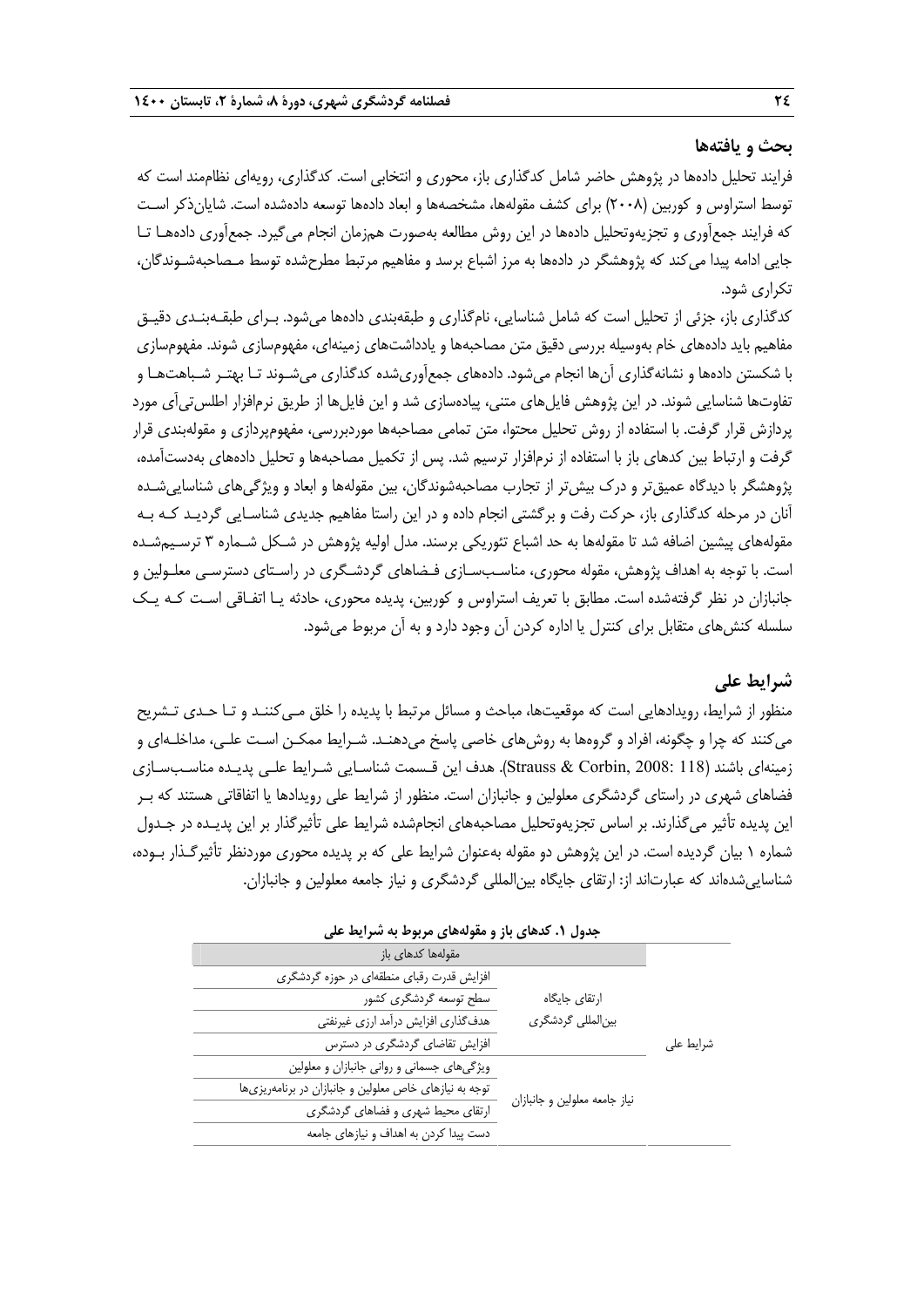## **شرايط زمينهاي**

هدف ارائه مجموعهاي خاص از ويژگيهاست كه به پديده موردنظر تعلق دارند. شرايط زمينهاي، مجموعه شرايطي اسـت كه راهبردها درون آن به اداره پديده ميپردازند و زمينه پديده موردنظر را فراهم ساخته و بر رفتارها و كنشهـا تأثيرگـذار ميباشد. جدول شماره 2 نمايانگر مقولههاي مربوط به شرايط زمينهاي ميباشد.

| جدول شماره ۳. کدهای باز و مفولههای مربوط به شرایط زمینهای |              |               |
|-----------------------------------------------------------|--------------|---------------|
| مقولهها كدهاى باز                                         |              |               |
| اخلاق مدار <i>ی</i>                                       | روانشناختی   |               |
| جامعەپذيرى                                                |              |               |
| آگاه <sub>ی</sub> و شناخت                                 |              |               |
| تجربه، دانش، ابتكار و خلاقيت                              | نیروی انسانی |               |
| صلاحيت تخصصى                                              |              | شرايط زمينهاى |
| أموزش نيروى لازم                                          |              |               |
| فناوریهای نوین و پیشرفتهای جدید                           |              |               |
| دانش فنی لازم جهت مناسبسازی                               | ساختارى      |               |
| الگوهای نوین مدیریتی                                      |              |               |
| نگاه سیستمی                                               |              |               |
|                                                           |              |               |

**جدول شماره .2 كدهاي باز و مقولههاي مربوط به شرايط زمينهاي** 

## **شرايط مداخلهگر**

اين شرايط، اثر شرايط علي بر پديده موردمطالعه را تحت تأثير قرار ميدهـد. در ايـن تحقيـق پـس از بررسـي مفـاهيم و مقولهها شرايط مداخلهگر به شرح جدول شماره 3 شناسايي شدند.

| جدول شماره ۳. کدهای باز و مقولههای مربوط به شرایط مداخلهگر |                               |  |
|------------------------------------------------------------|-------------------------------|--|
|                                                            |                               |  |
|                                                            |                               |  |
|                                                            |                               |  |
|                                                            |                               |  |
|                                                            |                               |  |
|                                                            |                               |  |
|                                                            | شرايط                         |  |
|                                                            | مداخلهگر                      |  |
|                                                            |                               |  |
|                                                            |                               |  |
|                                                            |                               |  |
| عوامل                                                      |                               |  |
| اقتصادي                                                    |                               |  |
|                                                            |                               |  |
|                                                            | نقش دولت<br>موانع<br>زيرساختى |  |

## **راهبردها**

كنش يا برهم كنشهاي خاصي كه از پديده محوري منتج ميشود. راهبردها به ارائه راهحلهايي براي مواجهـه بـا پديـده موردمطالعه اشاره دارد كه هدف آن اداره كردن، برخورد، به انجام رساندن و حساسيت نشان دادن بـه پديـده موردمطالعـه است (120 2008: ,Corbin & Strauss(. در اين پژوهش مقولههـاي مـشاركت محـوري، عملكردگرايـي و ارتباطـات بهعنوان راهبردهايي براي دستيابي به پديده محوري در نظر گرفته شدهاند و جدول شماره 4 اين كدهاي باز و مقولههـاي مربوطه را نشان ميدهد.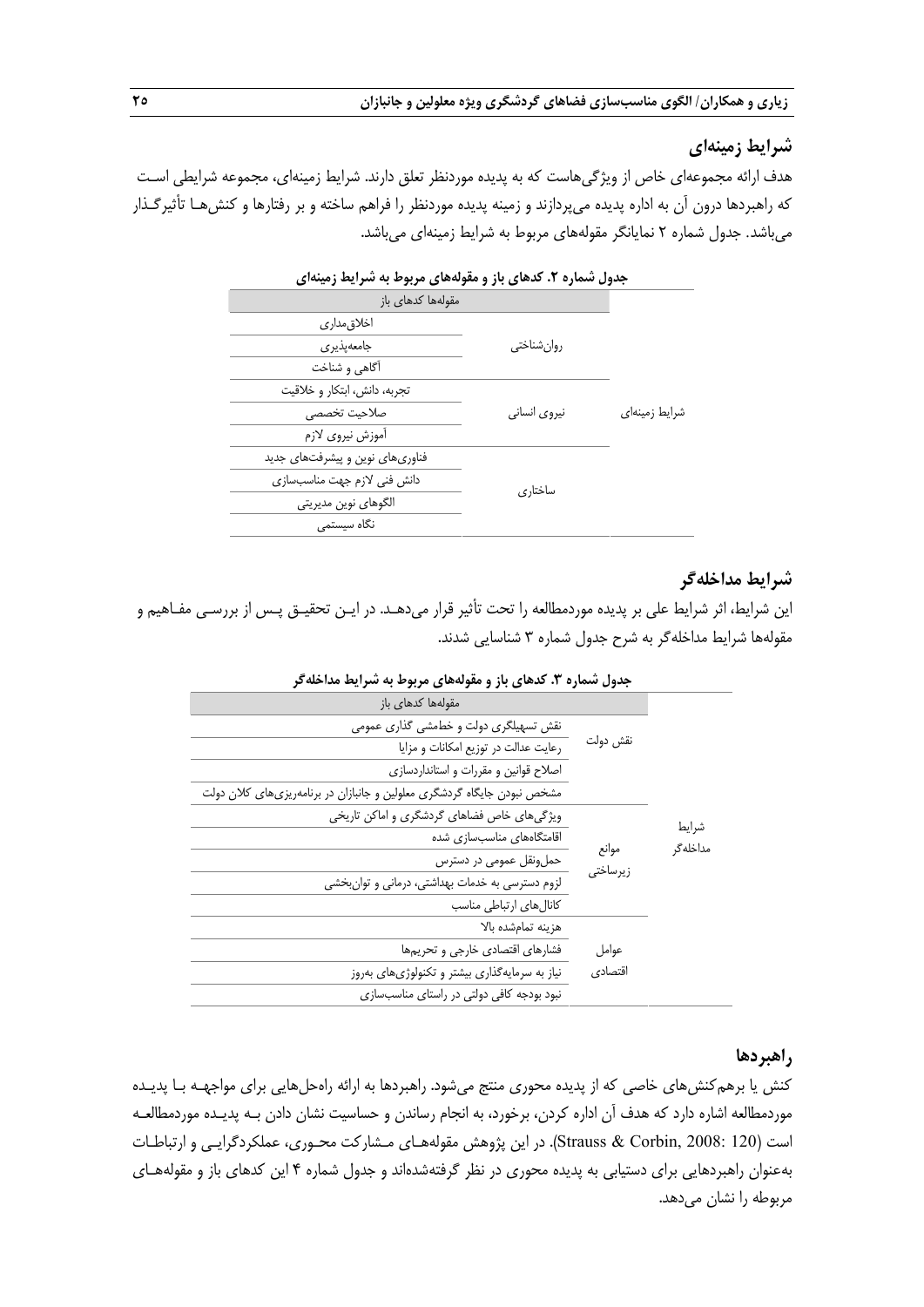| جدول شماره ٤. کدهای باز و معولههای مربوط به راهبردها |                   |                                                |  |
|------------------------------------------------------|-------------------|------------------------------------------------|--|
|                                                      | مقولهها كدهاى باز |                                                |  |
|                                                      |                   | مشارکت اجتماعی حداکثری معلولین در جامعه        |  |
|                                                      |                   | جلب مشاركت مردمى                               |  |
|                                                      | مشاركت محوري      | جذب سرمايه انسانى خلاق                         |  |
|                                                      |                   | در نظر گرفتن خواستههای تمامی گروههای ذینفع     |  |
|                                                      | عملکردگرایی       | تعیین معیارهای دقیق در راستای ارزیابی عملکردها |  |
| راهبردها                                             |                   | نظارت پیوسته بر پایه برنامهریزیهای خاص         |  |
|                                                      |                   | پایش منظم و دورهای در جهت شناسایی و بهبود      |  |
|                                                      |                   | ارتقای کمی و کیفی فضاهای گردشگری در دسترس      |  |
|                                                      |                   | تدوین برنامهریزی استراتژیک پویا                |  |
|                                                      | ار تباطات         | برنامەریزی راهبردی رسانەای– ارتباطی            |  |
|                                                      |                   | برند سازی شهری                                 |  |
|                                                      |                   | بازاريابي مناسب وتبليغات                       |  |

**جدول شماره .4 كدهاي باز و مقولههاي مربوط به راهبردها** 

#### **پيامدها**

خروجيهايي هستند كه در اثر بهكارگيري راهبردها و كنشهاي مربوط به مقوله محوري به وجود مـيآينـد. در پـژوهش حاضر، اين پيامدها عبارتاند از: توسعه فرهنگي اجتماعي، توسعه گردشگري و توسعه توان اقتصادي، كه در جدول شماره 5 بيان گرديده شده است.

|         |                      | جدون سماره ۶. تدهای باز و مقومههای مربوط به پیامدها    |
|---------|----------------------|--------------------------------------------------------|
|         |                      | مقولهها كدهاى باز                                      |
|         |                      | ارتقاى فرهنگ مشاركت اجتماعى                            |
|         | توسعه فرهنگي اجتماعي | ارتقای غرور شهروندی و اعتمادبهنفس و عزتنفس معلولین     |
|         |                      | توسعه سرمايه اجتماعي                                   |
|         |                      | پویایی بیشتر همه اقشار جامعه                           |
| ييامدها | توسعه گردشگری        | توسعه گردشگرى پايدار                                   |
|         |                      | ایجاد محیطی خلاق و نوآور در جهت بهبود گردشگری در دسترس |
|         |                      | ارتقای کیفیت زیرساختها در فضاهای گردشگری               |
|         | توسعه توان اقتصادى   | كارأفريني                                              |
|         |                      | پيشرفت اقتصادى بهواسطه جذب سرمايه                      |
|         |                      | ایجاد اشتغال در سطوح مختلف                             |
|         |                      |                                                        |

**جدول شماره .5 كدهاي باز و مقولههاي مربوط به پيامدها** 

درحاليكه كدگذاري باز، دادهها را به مقولههاي مختلف تفكيك ميكند، كدگذاري محوري، مقولهها و زير مقولههاي آنها را با توجه به مشخصهها و ابعاد آنها به يكديگر مرتبط ميسازد. براي كشف نحوه ارتباط مقولهها با يكديگر، پژوهشگر از پارادايم <sup>1</sup> استفاده مي كند. پارادايم، ابزار تحليلي است كه استراوس و كوربين براي مطالعه دادهها پيشنهاد كردنـد. اجـزاي اصلي پارادايم عبارتاند از: شرايط، عملها/عكسالعملها و پيامدها. استراوس و كوربين، مدل پارادايم را به اين جهت ارائه كردند كه در تئوري زمينهاي مقولههاي فرعي در قالب مجموعهاي از ارتباطهايي كه نشاندهنـده شـرايط علـي، پديـده، زمينه، شرايط مداخلهاي، راهبردهاي عمل/عكسالعمل و نتايج هستند به مقولهها مرتبط ميشوند. كدگذاري باز با تعيـين مفاهيم و مقولات به پايان ميرسد. در اين هنگام محقق مقولاتي دارد كه ميبايـد ارتبـاط آنهـا را بـا يكـديگر در پرتـو دادههاي واقعي مشخص كند. اين اقدام در مرحله كدگذاري محوري صورت ميگيرد. كدگذاري محوري فرآيندي است كه طي آن دادههايي كه به مفاهيم و مقولهها تجزيهشده بودند، به شيوه جديدي موردبررسي قرار ميگيرند تا از آن ميان بتوان بين يك مقوله و مفاهيم موجود در آن و حتي ديگر مقولات پيوند برقرار كرد. خروجي اين كار مدل تئوريكي است. مـدل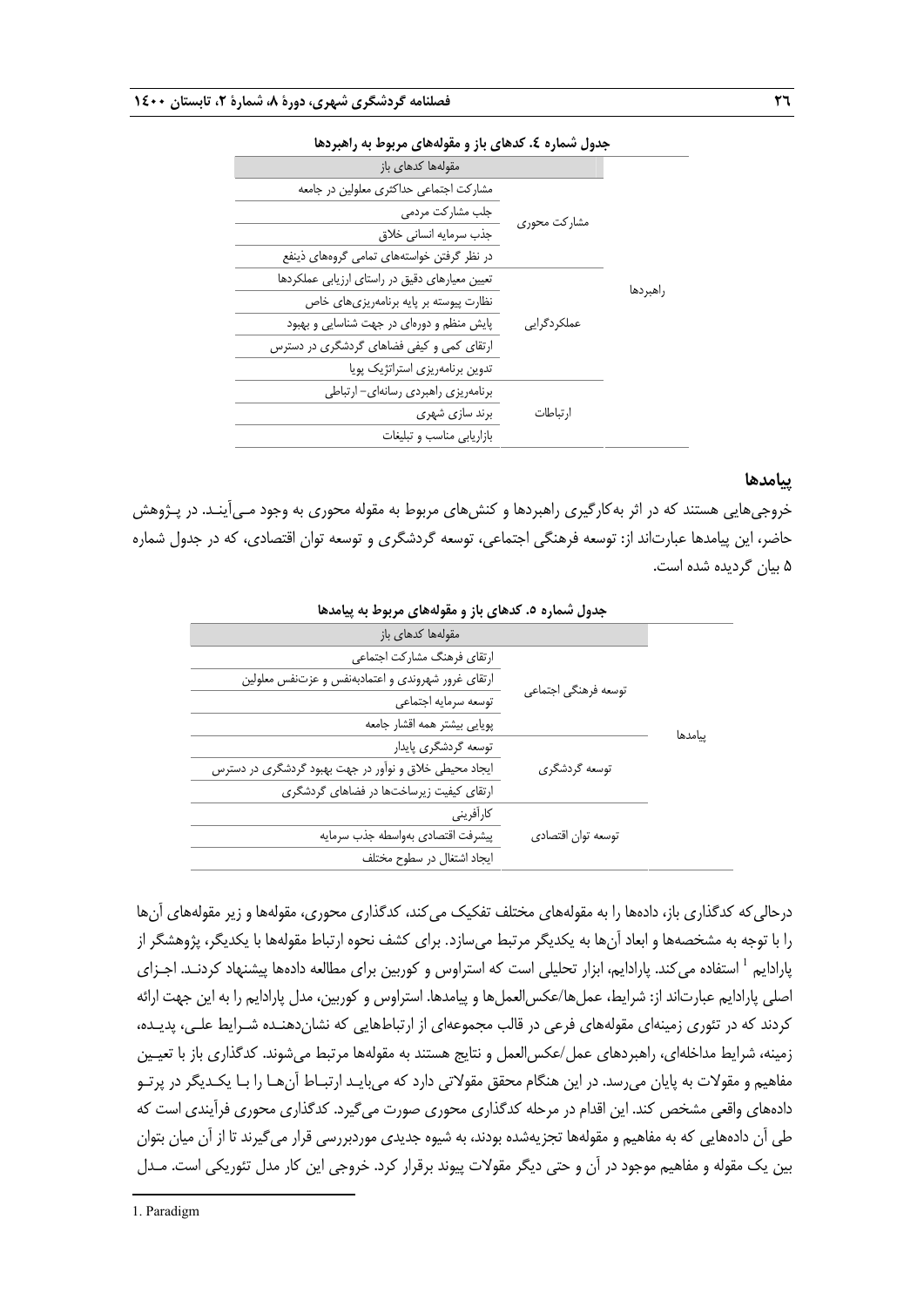تئوريكي شامل شرايط علي، پديده، زمينه، شرايط مداخلهاي، استراتژي و پيامدها است. اين مدل محقق را قادر ميكند تـا درباره دادهها بهطور منظم بينديشد و آنها را به شيوههاي ديگري به هم پيوند زند (بازرگان، 1387). شكل شماره 4 مـدل پارادايمي ميباشد كه از نرمافزار اطلستيآي استخراج گرديده است.



در طي فرايند كدگذاري محوري، محقق، از ابزارهاي تحليلي پرسيدن سؤال و مقايسه دائمي و تئـوريكي بـين مقولـههـا، مقولههاي فرعي و مشخصههاي آنها كه در كدگذاري باز ظاهرشدهاند استفاده ميكند تا روابط بين مقولهها و مقولههاي فرعي را توسعه دهد و مقولهها را متناسب با مدل پارادايم شكل دهد. همزمان با انجام كدگذاري بـاز و محـوري، الگـويي ساخته شد كه حاكي از ارتباط بين مقولهها و مقولههاي فرعي است. زماني كه اين ارتباطهـا توسـعه داده شـدند، از رويـه كدگذاري انتخابي، استفادهشده؛ تا ادغام مقولهها و مقولههاي فرعي، كه در كدگذاري باز و محوري شناسـاييشـدهانـد، در قالب يك تئوري نوظهور تسهيل شود. فرايند كدگذاري انتخابي، فرايندي است كه طي آن مقوله اصلي انتخاب ميشود و به شكلي نظاممند به ساير مقولهها ارتباط داده ميشود، به آن ارتباطها اعتبار بخشيده ميشود و مقولههايي كه به تلخيص و توسعه نياز دارند؛ بهبود پيدا ميكنند. در اين مرحله پژوهشگر به نگارش نظريه اقدام مـيكنـد كـه شـرحي انتزاعـي بـر فرايندي ارائه مي دهد كه در پژوهش مطالعه شده است (دانـاييفـرد، ١٣٨۶: ٨٧). در شـكل شـماره ۵، مـدل تئـوريكي مناسبسازي فضاهاي گردشگري جهت دسترسي معلولين و جانبازان، ارائهشده است:



**شكل شماره .5 مدل مناسبسازي فضاهاي گردشگري جهت دسترسي معلولين <sup>و</sup> جانبازان**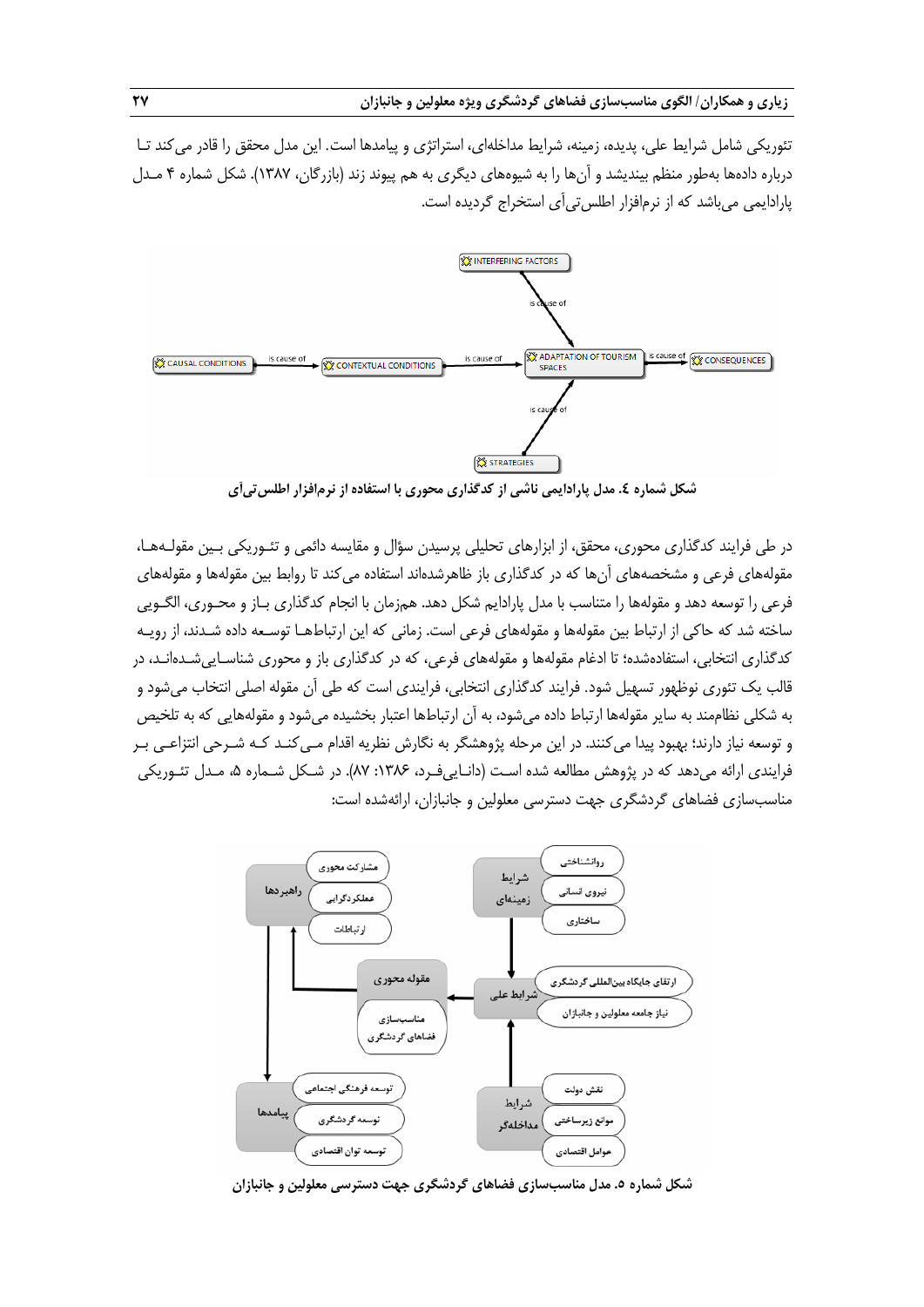پس از تهيه مدل تئوريكي براي افزايش اعتبار مدل، مدل تئوريكي در اختيار خبرگان دانشگاهي آشنا با مباحث گردشگري و روش تئوري برخاسته از دادهها قرار گرفت و از آنان خواسته شد كه نظرات خود را در مورد فرايند تـدوين مـدل و مـدل نهايي ارائه دهند كه اكثراً مدل را تأييد كرده و بعضي از آنها نظرات اصلاحي نيز داشتند كه در فرايندي رفت و برگـشتي اصلاحات اعمال و نظر نهايي خبره گرفته شد. در همين مرحله فرايند تحقيق نيز با تعدادي از خبرگان روش تحقيـق بـه اشتراك گذاشته شد كه تأييد فرايند تحقيق نيز از خبرگان اين حوزه گرفته شد.

# **نتيجهگيري**

مناسبسازي فضاهاي شهري براي دسترسي يكسان همه اقشار جامعه بهويژه جامعه معلولين و جانبازان، كه نه لطفـي در حق آنها بلكه جزو حقوق اين افراد ميباشد و بايد با تغيير نگاه ترحمآميز به اين افراد، شرايطي در جامعه فراهم شـود تـا فرصتهاي برابر براي همگان در دسترسي بهتمامي حوزههاي شهري ايجاد گردد. با توجه به گستردگي خدمات كلينيكي و پاراكلينيكي در شهر يزد و همچنـين توانمنـدي خـدمات حـوزه گردشـگري، شـهر يـزد مـي توانـد در حـد مطلـوب در خدماترساني به مخاطبين داراي معلوليت عملكرد خوبي داشته باشد و با توجه به محدوديتهاي موجود در بافت ارزشمند تاريخي و برخي از سايتهاي گردشگري، ميتوان با بررسي وضـع موجـود و تجديـدنظر در طراحـي محيطـي و تعريـف مبلمان شهري، ايجاد دسترسي مناسب به فضاهاي گردشگري را فراهم آورد. همچنين با توجه بـه تمركـز سـازمان هـا و ارگانهاي تصميمگيرنده در مركز استان، در تنظيم و ارائه راهكارها بهمنظور عملياتي نمودن آنها در سهشاخه مـديريتي، ساختاري و خدماتي، هماهنگي و همراهي مناسبي را ميتوان پيشبيني نمود. با توجه به اينكه شهر يزد داراي پتانسيلهـا و توانمنديهاي بسيار در شاخههاي گوناگون گردشگري است و نيز با در نظر گرفتن جمعيت جوان اين شهر، ميتوان بـا برنامهريزي صحيح در حوزه گردشگري، تا حدودي بر معضل بيكاري فـائق آمـد . بـااينوجـود متأسـفانه تـاكنون از ايـن موقعيت بهره مناسبي نبردهايم. با نگاهي اجمالي به وضعيت موجود فضاهاي گردشگري در ايران درمييابيم كه بيشتر اين فضاها پاسخگوي نيازها و محدوديتهاي افراد داراي معلوليت نبوده لذا با عنايت به نگاه و همت ويژه دولـت در راسـتاي رشد حوزه گردشگري در كشور، لازم است در راستاي توسعه آن، با نگاهي عميق و با تدبير و بهصورت علمـي بـهتمـامي ظرفيتها، محدوديتها، چالشها و تنگناهاي فراروي معلولين نگريسته شود. البته بـه مـدد همـت مـسئولين شـهري در سالهاي اخير، در شهر يزد فضاهايي براي افراد داراي معلوليت مناسب سازي شده است اما به دليـل عـدم اطـلاع رسـاني مناسب، كمتر مورداستفاده اين افراد قرار ميگيرد. طبق بررسيهاي انجامشـده توسـط كارشناسـان معمـاري وزارت راه و شهرسازي، شهر يزد ازجمله نقاط مناسب كشور براي تبديلشدن به شهر در دسترس و شهر دوستدار معلول است. تاكنون بيش از ده نقطه از ابنيه تاريخي و معابر بافت جهاني يزد مناسبسازي شده است. همچنـين بـا توجـه بـه ايـن كـه رشـد اقتصادي از اهداف اساسي هر كشوري است، توسعه اين نوع از گردشگري ميتوانـد در كنـار ارتقـاي فرهنـگ مـشاركت اجتماعي و غرور شهروندي، سبب ايجاد اشتغال پايدار و تشويق كارآفرينان و ايجاد محيطي خـلاق و نـوآور شـده و راه را براي رسيدن به توسعه پايدار هموار سازد و جامعهاي پويا مناسب براي تمامي اقشار جامعه فراهم سازد. توسعه گردشگري معلولين ميتواند زمينه تعامل و ارتباط هرچه بيشتر معلولين را با آحاد جامعه فراهم كند. ايـن نـوع گردشـگري همچـون ديگر انواع گردشگري پيامدهاي خاص خود را نيز دارد. از اين جمله ميتوان به توسعه فرهنگي اجتمـاعي، توسـعه سـطح گردشگري و توسعه توان اقتصادي اشاره نمود. البته اين نوع از گردشگري نيز ميتواند پيامدهاي منفي خاص خود را نيـز به همراه داشته باشد كه ميتوان با مديريت صحيح و آموزش مناسب، به حـداقل رسـاند . در ايـن راسـتا تجـارب موفـق بارسلوناي اسپانيا، ميتواند در بهبود عملي گردشگري دسترسپذير كمك شاياني كنـد. نتـايج پـژوهش حاضـر بامطالعـه اسعدي و سعيدا (1394) كه متغيرهاي آموزش، وضعيت هتلها و آگاهي از نيازهاي گردشگران را عواملي مهـم در جـذب گردشگران به استان يزد دانسته و نيز سياستهاي دولت، وضعيت حملونقل و فقدان بسترهاي اقتـصادي مناسـب بـراي سرمايهگذاري را از دلايل ضعف آن برشمرده، مطابقت دارد. اين مطالعـه همچنـين نتـايج پـژوهش نـوروزي و همكـاران (1399) را كه مشكلات موجود در حوزه گردشگري معلولين را تمركزگرايي سياستها و برنامههاي اجرايـي در پايتخـت، عدم مسئله شناسي دقيق شهري، ضعف ساختارهاي سـازماني اسـتاني در زمينـه گردشـگري و عـدم تناسـب امكانـات و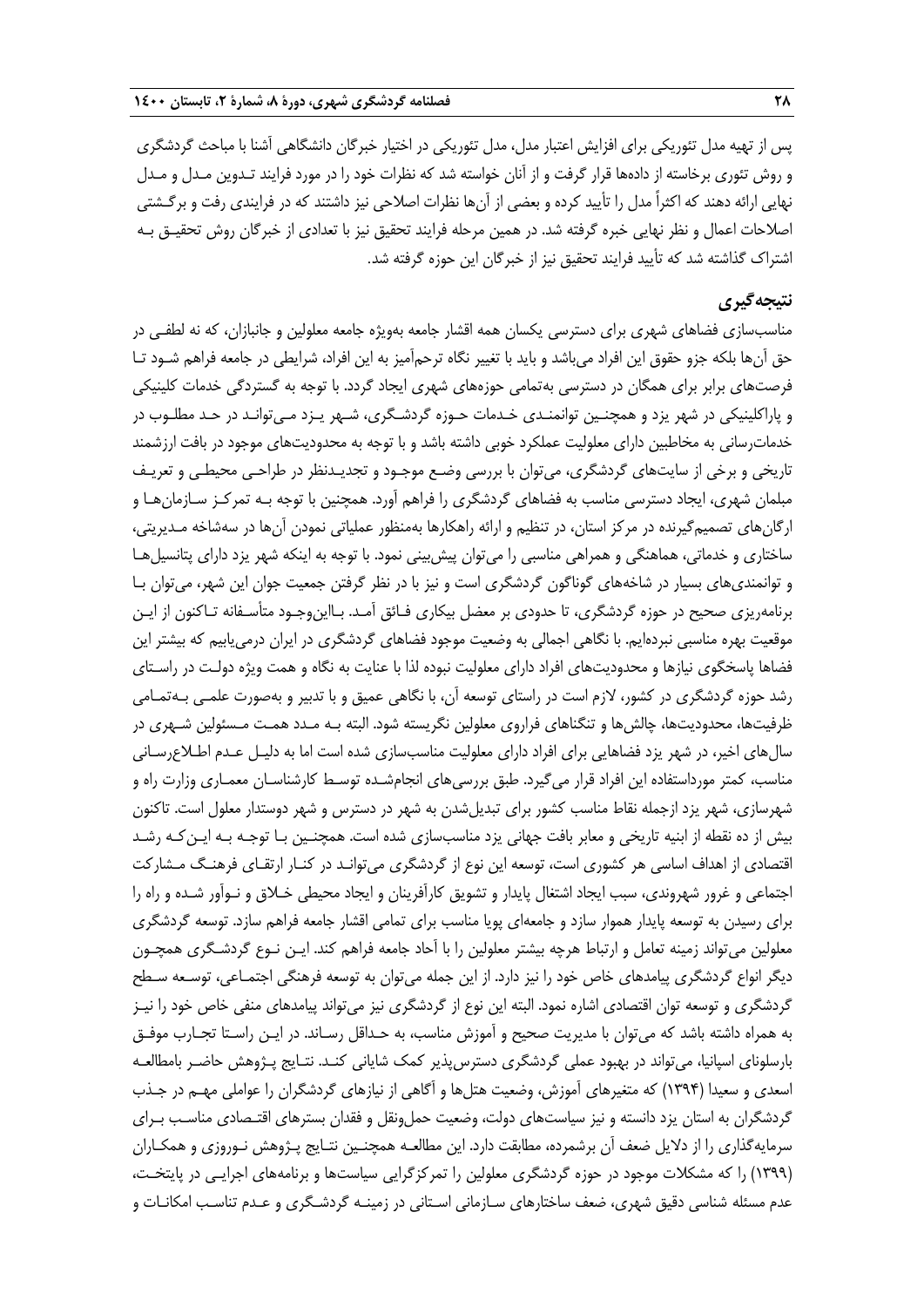ظرفيتهاي اين ساختارها با مسائل و ظرفيتهاي شهر و عليالخصوص عدم مناسبسازي زيرساختهـاي اقـامتي شـهر براي گروههاي ويژه همچون معلولين ميداند، را تأييد ميكند. همچنين نتايج اين پژوهش هـمراسـتا بـا نتـايج پـژوهش بهزادي و همكاران (1397) ميباشد.در اين پژوهش الگويي جهت مناسبسـازي فـضاهاي گردشـگري جهـت دسترسـي معلولين و جانبازان، ارائه شد. در توسعه مدل تئوريكي پژوهش حاضر، روابط مؤلفهها و مقولهها با دادههاي فرآيند تحقيق به تصوير كشيده شده است. بر اساس مدل طراحيشده در اين پژوهش، به دستاندركاران، مديران و برنامهريزان در حوزه گردشگري پيشنهاد ميگردد شرايط علي تأثيرگذار بر پديده گردشگري معلولين و جانبازان شامل ارتقاء جايگاه بينالمللـي گردشگري و نيازهاي خاص جامعه معلولين و جانبازان را مدنظر قرار دهند زيرا در صورت عـدم درك صـحيح و شايـسته اين شرايط، شناسايي مشكلات و مسائل مربوط به اين حوزه از گردشگري به صورت جامع و دقيق ممكن نخواهـد شـد و در نتيجه امر مديريت و برنامهريزي در اين حوزه را با دشواري روبرو خواهد كرد . پس از مطالعه شرايط علـي، مـيبايـد از بسترهاي موردنياز در قالب شرايط زمينهاي از قبيل روانشناختي، نيروي انساني و ساختاري اطمينان حاصـل نمـوده و در راستاي بهبود شرايط زمينهاي اقدامات لازم را به انجام رساند. لازم به ذكر است ميبايست در هنگام انتخاب استراتژيها و اقدامات مؤثر در اين زمينه به شرايط مداخلهگر از قبيل نقش دولت، موانع زيرساختي و عوامل اقتصادي توجه گـردد تـا متوليان امر در انتخاب استراتژيهاي خود دچار اشتباه نشوند. ازجمله راهكارهاي توسعه گردشگري معلولين و جانبازان نيز ميتوان به مشاركت محوري، عملكردگرايي و ارتباطـات اشـاره نمـود . همچنـين عليـرغم وجـود ظرفيـت بـسيار بـالا و پتانسيلهاي بالقوه در كشور ما براي ايجاد امكانات لازم و برگزاري تورهاي ويژه معلولين و سالمندان و باوجود آمار بالاي معلولين در داخل ايران و نيز در استان يزد، اين گونه تورها بهندرت اجرا ميشوند و عـدم وجـود زيرسـاختهـا و امكانـات موردنياز براي اجراي آنها، باعث گرديده علاوه بر جمعيت موردنظر داخلي، حجم زيادي از گردشـگران معلـول و نـاتوان ديگر كشورها را نيز كه مايل به مسافرت به ايران هستند و نيز همراهان آنان (با توجه به اينكه اين افراد در بيشتر مـوارد بهتنهايي سفر نميكنند)، ناديده گرفته شوند و اين شاخه از گردشگري كه انسان دوستانه و بر حسب اتفاق بسيار سـودآور نيز هست، كنار گذاشته شود و اين در حالي است كه كشورهاي همسايه در اين زمينه در حال پيـشي گـرفتن مـيباشـند. بنابراين نياز است با همت مديران و مسئولين ذيربط، امكانات موجود اصلاح و زيرساختهاي جديد گسترش يابد.

## **تقدير و تشكر**

بنا به اظهار نويسنده مسئول، اين مقاله حامي مالي نداشته است.

## **منابع**

- 1) اذاني، مهري؛ كهزادي، اسفنديار؛ رحيمي، عليرضا؛ بابانسب، رسول (1393) ارزيابي ميزان تناسب فضاهاي شهري با معيارهاي دسترسي معلولان و رتبهبندي مناطق شهري (موردمطالعه: شهر دو گنبدان)، جغرافيا و برنامهريزي شـهري، سـال ،18 شـماره ،50 صص. .1-28
- 2) اسدي گندماني، رقيه؛ نسائيان، عباس؛ نصيري، سمانه (1396) تأثير آموزش مهـارتهـاي زنـدگي بـر تـابآوري و سـازگاري نوجوانان با معلوليت جسمي، نشريه پرستاري كودكان، دوره ٣، شماره ٣، صص. ٢٧-٢٠.
- 3) اسعدي، ميرمحمد و سعيدا اردكاني، سعيد (1394) ارائه مدلي پويا جهت توسعه گردشگري تـاريخي: موردمطالعـه اسـتان يـزد، كاوش هاي مديريت بازرگاني، سال ٧، شماره ١۴، صص. ١٤٧-١٤٧.
- 4) اميري، عليرضا (1395) ارتباط بين موانع محيطي، نگرشها و سيستمها با ميزان مشاركت و دسترسي افراد داراي نـاتواني بـه مكانهاي عمومي، همايش ملي مناسبسازي اماكن و معابر جهت تسهيل در تردد و دسترسي آسان، تهران، صص. .22-29
- 5) اقبالي، سيد رحمان (1385) مناسبسازي محيطهـاي شـهري بـا تأكيـد بـر امكـان بهـرهوري پيـاده، تهـران، همـايش ملـي مناسبسازي محيط شهري.
- 6) آهنگران، جعفر؛ موسوي بازرگان، سـيدجلال؛ نظـري اوركـاني، سـولماز (1393) تـدوين الگـوي گردشـگري قابـلدسـترس، گردشگري، دوره۲، شماره ۲، صص. ۲۰-۱۱.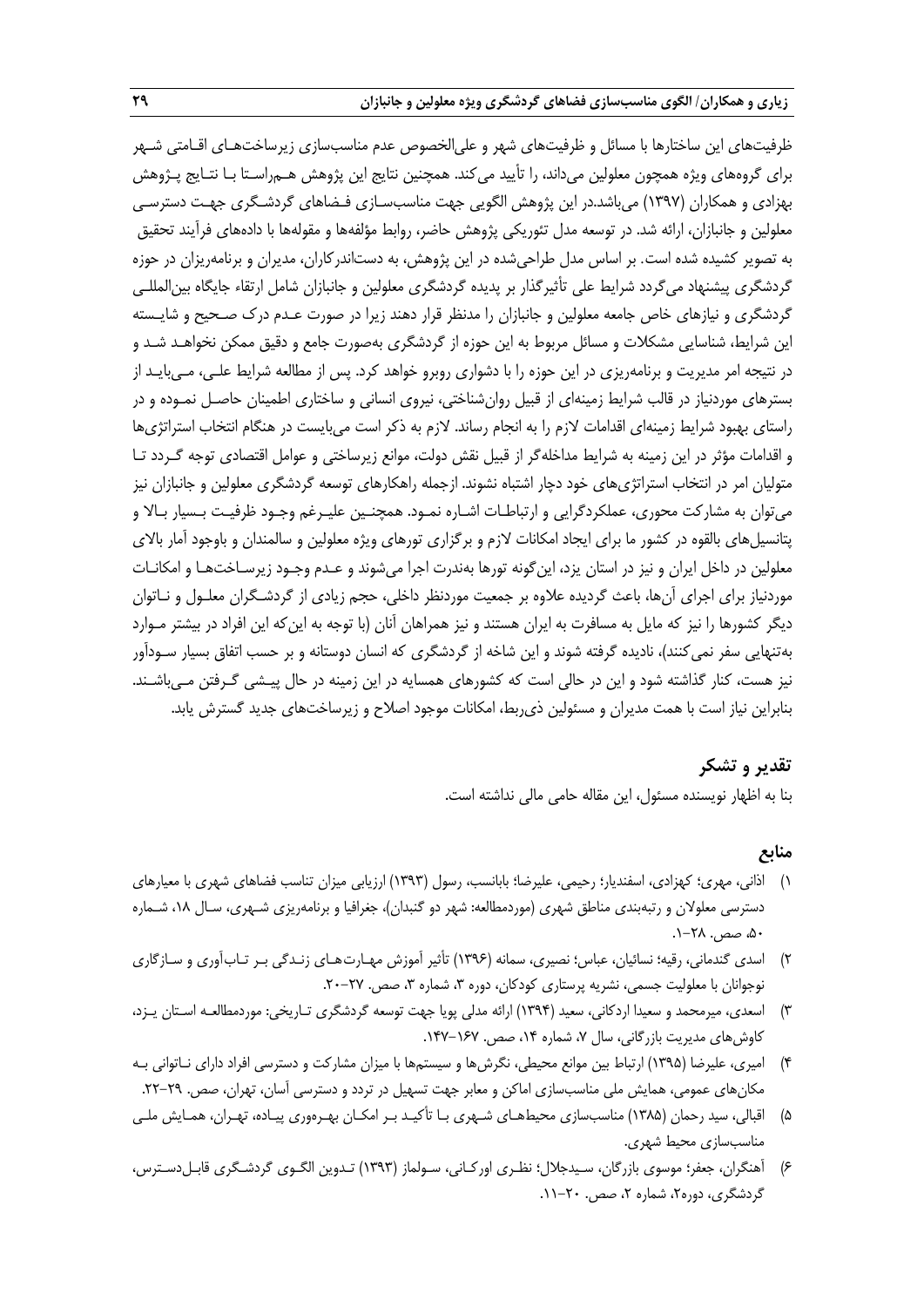- 7) ايمان، محمد تقي (1388) مباني پارادايمي روشهاي كمي و كيفي تحقيق در علوم انساني، قم: پژوهشگاه حوزه و دانشگاه.
- 8) بازرگان، عباس (1387) مقدمهاي بر روشهاي تحقيق كيفي و آميختـه: رويكردهـاي متـداول در علـوم رفتـاري، چـاپ اول، تهران: ديدار.
- 9) برزيده، فرخ؛ باباجاني، جعفر؛ عبداللهي، احمد (1397) طراحي الگوي هويت در قضاوت حسابرسي با رويكرد مبتنـي بـر نظريـه داده بنياد، دانش حسابرسي، سال ،18 شماره ،71 صص. .5-36
- 10) بهزادي، صديقه؛ رهنما، محمدرحيم؛ جوان، جعفر؛ عنابستاني، علـياكبـر (1397) شناسـايي عوامـل كليـدي مـؤثر بـر توسـعه گردشگري با رويكرد آيندهنگاري (مطالعه موردي: استان يزد)، مطالعات جغرافيايي مناطق خشك، دوره ،9 شـماره ،33 صـص.  $.77 - 07$
- 11) پوراحمد، احمد؛ زياري، كرامت االله؛ حاتمينژاد، حـسين؛ رضـايينيـا، حـسن (1397) تحليلـي بـر ماهيـت فـضاي عمـومي در پروژههاي بزرگ0قياس گردشگري شهري بر اساس نظريه توليد اجتماعي فضا، فصلنامه گردشگري شهري، دوره ۵، شماره ۲، صص. .135-159
- 12) حسنزاده، مهرنوش و سلطانزاده، حسين (1396) تدوين مدل مفهومي تحقق پايداري بافتهاي تاريخي با رويكرد راهبـردي برنامهريزي بازآفريني، باغ نظر، سال ۱۴، شماره ۵۶، صص. ۷۰–۵۵.
- 13) داناييفرد، حسن و امامي، سيد مجتبي (1386) استراتژيهاي پـژوهش كيفـي: تـأملي بـر نظريـهپـردازي داده بنيـاد، انديـشه مديريت، سال ،1 شماره ،2 صص. .69-97
- 14) زارع اشكذري، سيدمحمد؛ سقايي، محسن؛ موسوي، ميرنجف؛ مختاري، رضـا (1395) تحليلـي بـر نقـش جاذبـههـاي ميـراث فرهنگي در توسعه و جذب گردشگري شهري در ايران مركزي (شهر يزد)، پژوهش هاي جغرافياي انساني، دوره ۴۸، شماره ۳، صص. .407-427
- 15) صباغ كرماني، مجيد و اميريان، سعيد (1379) بررسي اثرات اقتصادي توريسم در جمهوري اسلامي ايران با استفاده از تحليـل داده و ستاده، پژوهش هاي بازرگاني، دوره ۴، شماره ۱۶، صص. ۸۳–۵۷.
- 16) صرامي، حسين؛ اذاني، مهري؛ مومنزاده، فرزانه (1390) ارزيابي فضاهاي گردشگري شهر اصفهان با معيار دسترسي معلـولين با استفاده از مدل SWOT، همايش گردشگري و توسعه پايدار، دانشگاه آزاد اسلامي واحد همدان.
- 17) ظهيرينيا، مصطفي (1390) بررسي پيامدهاي فردي و اجتماعي معلوليت، پژوهشنامه فرهنگي هرمزگان، شماره پيـاپي ،1-2 صص. .162-184
- 18) فرديان، مهدي (1395) مطالعه علل و پيامدهاي اجتماعي ضعف مناسبسازي شهري براي معلولان در ايـران، همـايش ملـي مناسبسازي اماكن و معابر، سازمان بهزيستي، صص. ۲۶۴–۲۵۵.
- 19) كردي سرجاز، نادر؛ محمودزاده، سيدمجتبي؛ فرخمنش، كامران (1393) الگوي سفر افراد داراي معلوليت، جانبازان و سـالمندان بهعنوان بخشي از بازار گردشگري، دومين همايش ملي پژوهشهاي كاربردي در جغرافيا و گردشگري، تهران، دانشگاه جـامع علمي و كاربردي.
- 20) فرهاديخواه، حسين؛ زياري، كرامتاالله؛ آروين، محمود؛ ظفري، مـسعود (1397) برنامـهريـزي راهبـردي توسـعه گردشـگري مطالعه موردي: باغات سنتي شهر قزوين، فصلنامه گردشگري شهري، دوره ۵، شماره ۴، صص. ۱۷۰–۱۵۳.
- 21) محمدي، محمود و چنگلوايي، يونس (1392) ارزيابي مؤلفههاي كيفيت فضاي شهري بر ميـزان مطلوبيـت مـسيرهاي پيـاده گردشگري (مورد پژوهي اولويتبندي مسيرهاي گردشگري پياده در شهر اصفهان)، نشريه معماري و شهرسازي ايران، شـماره ۵، صص. ۳۲-۱۵.
- 22) معاونت شهرسازي و معماري شهرداري تهران (1390) ضوابط و دستورالعملهاي مناسبسازي فضاهاي شهري و سامانههاي حملونقل براي افراد معلول جسمي و حركتي.
- 23) مقامي، امير و اميرشاكرمي، مريمسادات (1397) حق تفريح و فراغت معلولين در پرتو اسناد بينالمللي، مجله مطالعات حقـوقي دانشگاه شيراز، دوره ،10 شماره ،1 صص .305-344
- 24) منتظري، مرجان و براتي، ناصر (1393) برنامهريزي راهبردي توسعه گردشگري، رهيـافتي كارآمـد جهـت تحقـق گردشـگري پايدار (مطالعه موردي: شهر يزد)، هفت شهر، دوره ۴، شماره ۴۷ و ۴۸، صص. ۵۷-۴۰.
- 25) نوروزي، قدرتاالله؛ دهقاني، حميد؛ عباسي، علي (1399) حقوق شهروندي افراد داراي معلوليـت در گردشـگري قابـلدسـترس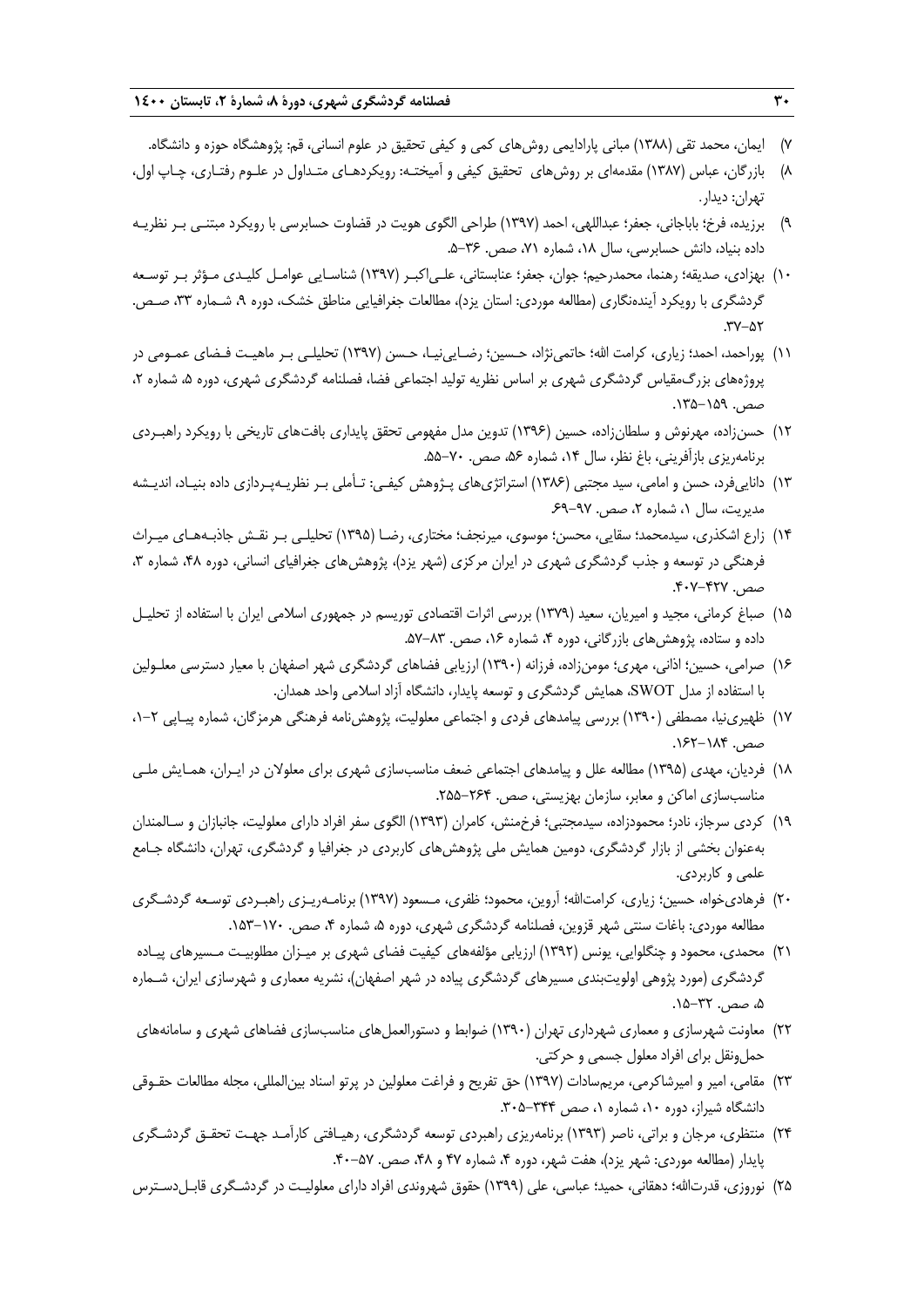مقايسه تطبيقي بارسلونا و اصفهان، حقوق پزشكي، سال ۱۴، شماره ۵۲، صص ۱۸۹–۱۶۵.

- 26) هرندي، عطاءاالله و ميرزاييان، پيوند (1396) تبيين مـدل جـذب گردشـگر سـلامت: بـا اسـتفاده از راهبـرد تئـوري داده بنيـاد كلاسيك، فصلنامه گردشگري شهري، دوره ۴، شماره ۱، صص ۹۱–۸۷.
- 27) Barzideh, Farrokh. & Babajani, Jafar. & Abdollahi, Ahmad. (2015) Designing an Identity Model in Auditing Judgment with an Approach Based on Data Foundation Theory, Auditing Knowledge, Vol.18, No.71, pp. 5-36. [In Persian].
- 28) Agovino, M. & Casaccia, M. & Garofalo, A. & Marchesano, K. (2017) Tourism and disability in Italy. Limits and opportunities, Tourism Management Perspectives, Vol. 23, pp. 58-67.
- 29) Ahangaran, Jafar. & Mousavi Bazargan, Seyed Jalal. & Nazari Orkani, Solmaz. (2014) Developing an Accessible Tourism Model, Tourism, Vol.2, No.2, pp.11-20. [In Persian].
- 30) Amiri, Alireza. (2016) The relationship between environmental barriers, attitudes and systems with the level of participation and access of people with disabilities to public places, National Conference on Adaptation of Places and Passages to facilitate traffic and easy access, Tehran, pp.29-22. [In Persian].
- 31) Asadi Gandmani, Roghayeh. & Nesaian, Abbas. & Nasiri, Samaneh. (2017) The effect of life skills training on resilience and adaptation of adolescents with physical disabilities, Journal of Pediatric Nursing, Vol.3, No.3, pp. 20-27. [In Persian].
- 32) Asadi, Mir Mohammad. & Saeeda Ardakani, Saeed. (2015) Presenting a Dynamic Model for the Development of Historical Tourism: A Case Study of Yazd Province, Business Management Explorations, Vol.7, No.14, pp.147-167. [In Persian].
- 33) Azani, Mehri. & Kohzadi, Esfandiar. & Rahimi, Alireza. & Babansab, Rasoul. (2014) Assessing the appropriateness of urban spaces with accessibility criteria for the disabled and ranking of urban areas (Case study: Shahr Do Gonbadan), Geography and Urban Planning, Vol.18, No.50, pp. 1-28. [In Persian].
- 34) Bazargan, Abbas. (2008) Introduction to Qualitative and Mixed Research Methods: Common Approaches in Behavioral Sciences, First Edition, Tehran: Didar. [In Persian].
- 35) Behzadi, Sedigheh. & Rahnama, Mohammad Rahim. & Young, Jafar. & Anabestani, Ali Akbar. (2018) Identification of key factors affecting tourism development with a futuristic approach (Case study: Yazd province), Geographical studies of arid regions, Vol.9, No.33, pp. 37-52. [In Persian].
- 36) Buhalis, D. & Michopoulou, E. & Eichhorn, V. & Miller, G. (2005) Accessibility Market and Stakeholder Analysis- one-stop-shop for Accessible Tourism in Europe (OSSATE) Surrey, United Kingdom: University of Surrey.
- 37) Danaeifard, Hassan. & Emami, Seyed Mojtaba. (2007) Qualitative Research Strategies: A Reflection on Data Foundation Theory, Management Thought, Vol.1, No.2, pp.69-97. [In Persian].
- 38) Darcy, S. & McKercher, B. & Schweinsberg, S. (2020) From tourism and disability to accessible tourism: a perspective article, Tourism Review, Vol. 75, No.1, pp.140-144.
- 39) Deputy of Urban Planning and Architecture of Tehran Municipality (2011) Criteria and instructions for the adaptation of urban spaces and transportation systems for people with physical and mobility disabilities. [In Persian].
- 40) Eghbali, Seyed Rahman. (2006) Adaptation of urban environments with emphasis on the possibility of pedestrian productivity, Tehran, National Conference on Urban Adaptation. [In Persian].
- 41) Fardian, Mehdi. (2016) Study of social causes and consequences of poor urban adaptation for the disabled in Iran, National Conference on Adaptation of Places and Passages, Welfare Organization, pp. 264-255. [In Persian].
- 42) Farhadikhah, Hussein. & Ziari, Keramatullah. & Arvin, Mahmoud. & Zafari, Massoud (2015) Strategic Planning for Tourism Development Case Study: Traditional Gardens of Qazvin, Journal Urban Tourism, Vol.5, No.4, pp.153-170. [In Persian].
- 43) Gobster, A. (2002) Managing Urban Parks for a Racially and Ethnically Diverse Clientele, USDA Forest ServiceNorth Central Research Station Chicago, Illinois, USA Leisure Sciences, No.24, pp.143–159.
- 44) Hannaford S. (2011) Living outside inside: A disabled woman's experience: Towards a social and political perspective, Berkeley, CA: CanterburyPress, pp.1-118.
- 45) Harandi, Ataollah. & Mirzaeian, Payvand. (2017) Explaining the model of health tourist attraction: Using the data theory strategy of the Classical Foundation, Journal Urban Tourism, Vol.4, No.1, pp. 87-91. [In Persian].
- 46) Hassanzadeh, Mehrnoosh. & Soltanzadeh, Hossein. (2017) Development of a conceptual model for achieving the stability of historical contexts with a strategic approach to regeneration planning, Baghe Nazar, Vol. 14, No. 56, p. 55-70. [In Persian].
- 47) IITTM (2010) A Report on Problems and Prospects of Accessible Tourism in India. Indian Institute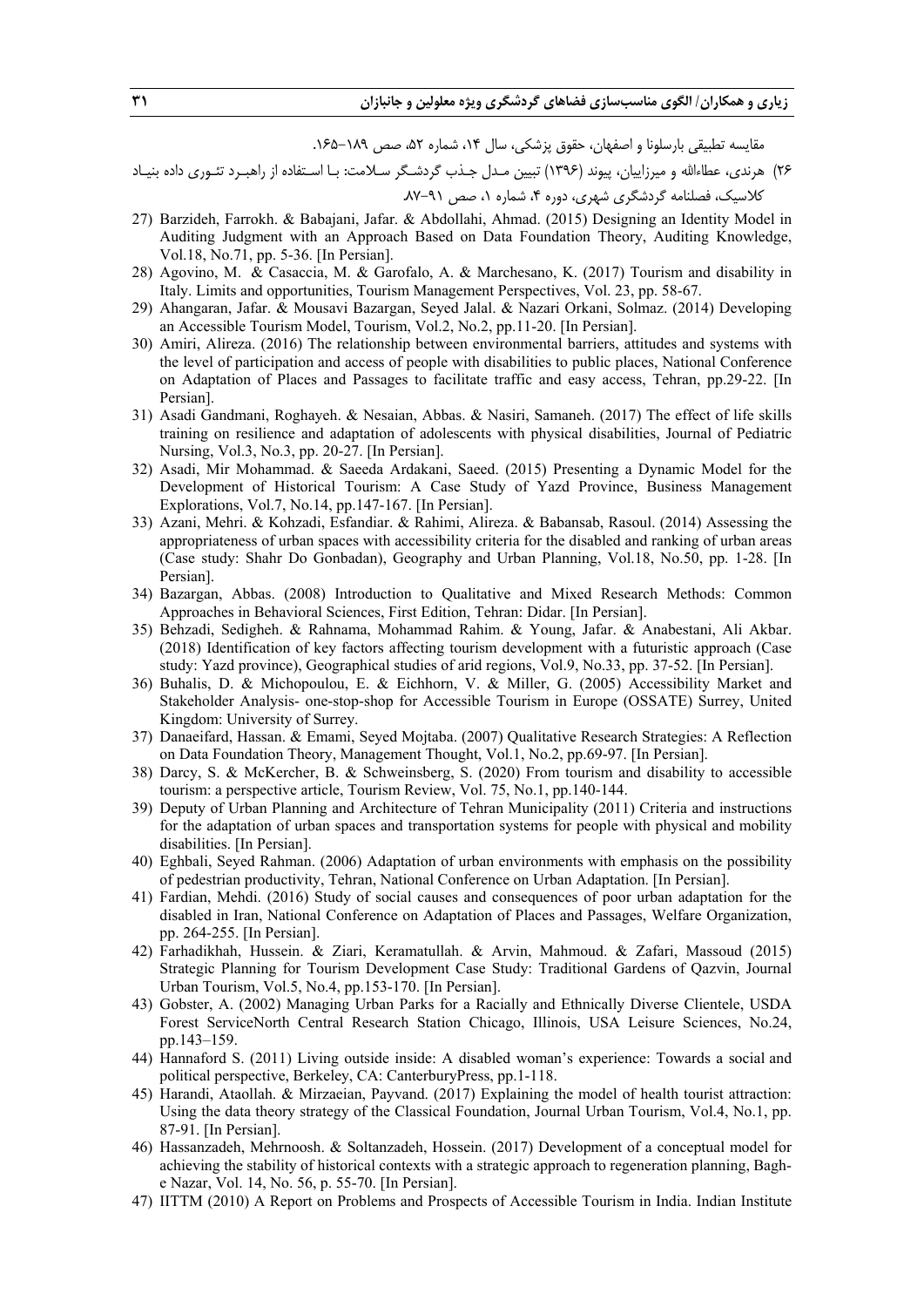of Tourism and Travel Management. http//www.iittm.org

- 48) Iman, Mohammad Taghi. (2009) Paradigmatic foundations of quantitative and qualitative research methods in the humanities, Qom: Research Institute and University. [In Persian].
- 49) Johnson, B. & Christensen, L. (2008) Educational research: Quantitative, qualitative and mixed approaches, 3rd Edition, Los Angeles: Sage Publicatio.
- 50) Kurdi Sarjaz, Nader. & Mahmoudzadeh, Seyed Mojtaba. & Farkhomanesh, Kamran. (2014) Travel model of people with disabilities, veterans and the elderly as part of the tourism market, the second national conference on applied research in geography and tourism, Tehran, Comprehensive University of Science and Technology. [In Persian].
- 51) Maghami, Amir. & Amir Shakermi, Maryam Sadat. (2018) The right of recreation and leisure of the disabled in the light of international documents, Journal of Legal Studies, Shiraz University, Vol.10, No.1, pp. 305-344. [In Persian].
- 52) Mohammadi, Mahmoud. & Changlouai, Younes. (2013) Evaluation of urban space quality components on the desirability of tourist sidewalks (case study of prioritization of sidewalks in Isfahan), Iranian Journal of Architecture and Urban Planning, No.5, pp.15-32. [In Persian].
- 53) Montazeri, Marjan. & Barati, Nasser. (2014) Strategic planning of tourism development, an efficient approach to achieving sustainable tourism (Case study: Yazd city), Haftshahr, Vol.4, No.47/48, pp.40-57. [In Persian].
- 54) Nowruzi, Godrat. & Dehghani, Hamid. & Abbasi, Ali. (2020) Citizenship rights of people with disabilities in accessible tourism Comparative comparison of Barcelona and Isfahan, Medical Law, Vol.14, No.52, pp.165-189. [In Persian].
- 55) Polat, N. & Hermans, E. (2016) A model proposed for sustainable accessible tourism (SAT), Journal of Tekhne, Vol.14, No.2, pp.125-133.
- 56) Poorahmad, Ahmad. & Ziari, Keramatullah. & Hatami Nejad, Hussein. & Rezaeinia, Hassan (2018) An Analysis of the Nature of Public Space in Large-Scale Urban Tourism Projects Based on the Theory of Social Production of Space, Journal Urban Tourism, Vol.5, No.2, pp. 135-159. [In Persian].
- 57) Sabbagh Kermani, Majid. & Amirian, Saeed. (2000) Investigating the Economic Impact of Tourism in the Islamic Republic of Iran Using Data and Output Analysis, Business Research, Vol.4, No.16, pp. 57-83. [In Persian].
- 58) Sarami, Hussein; Azani, Mehri; Momenzadeh, Farzaneh (2011) Evaluation of tourism spaces in Isfahan with accessibility criteria for the disabled using the SWOT model, Conference on Tourism and Sustainable Development, Islamic Azad University, Hamadan Branch. [In Persian].
- 59) Simona, A. & Foris, D. (2019) Responsible Tourism- Integrating Families with Disabled Children in Tourist Destinations, Sustainability, No.11, pp.1-18.
- 60) Strauss, A. & Corbin, J. (1990) Basics of Qualitative research: Grounded Theory Procedures and techniques, Newbury Park, CA: Sage Publications.
- 61) Strauss, A. & Corbin, J. (2008) Basics of Qualitative research: techniques and procedures for developing grounded Theory (3nd ed) Thousand Oaks, CA: Sage Publications.
- 62) Sukma Lestari, N. & Dyah Wiastuti, R. (2019) Fostering the Shopping Malls Accessibility to Encourage the Sustainable Tourism. The 2nd International Conference on Inclusive Business in the Changing World. Hotel Management Department, Faculty of Economics & Communication, Bina Nusantara University, Jakarta, Indonesia, pp. 613- 621.
- 63) United Nations. (2016) Disability in SDGs Indicators. Retrieved from http://www.un.org
- 64) UNWTO. (2013) Recommendations on Accessible Tourism. Published by the World Tourism Organization (UNWTO) Updated for the 5th T.20 Ministers' Meeting in November 2013. http://www.unwto.org
- 65) UNWTO. (2016) Tourism for All-Promoting Universal Accessibility. Good Practices in the Accessible Tourism Supply Chain. Published by the World Tourism Organization (UNWTO). http://www.unwto.org
- 66) Var, T. & Yesiltas, M. & Yayli, A. & Ozturk, Y. (2011) A Study on the Travel Pattern of Physically Disabled People. Asia Pacific Journal of Tourism Research, Vol.16, No.6, pp. 599-617.
- 67) Vila, T. D. & Darcy, S. & Gonzalez, E. A. (2015) Competing for the disability tourism market-a comparative exploration of the factors of accessible tourism competitiveness in Spain and Australia, Journal of Tourism Management, Vol.47, pp.261-272.
- 68) Zahirinia, Mostafa. (2011) A Study of Individual and Social Consequences of Disability, Hormozgan Cultural Research Journal, No.2-1, pp.162-184. [In Persian].
- 69) Zajadacz, A. & Szmal, P. (2017) Accessible tourism for deaf people in Poland: the SITur and SITex programs as proposals for accessible urban information, International conference on universal access in human-computer interaction, pp.348-359.